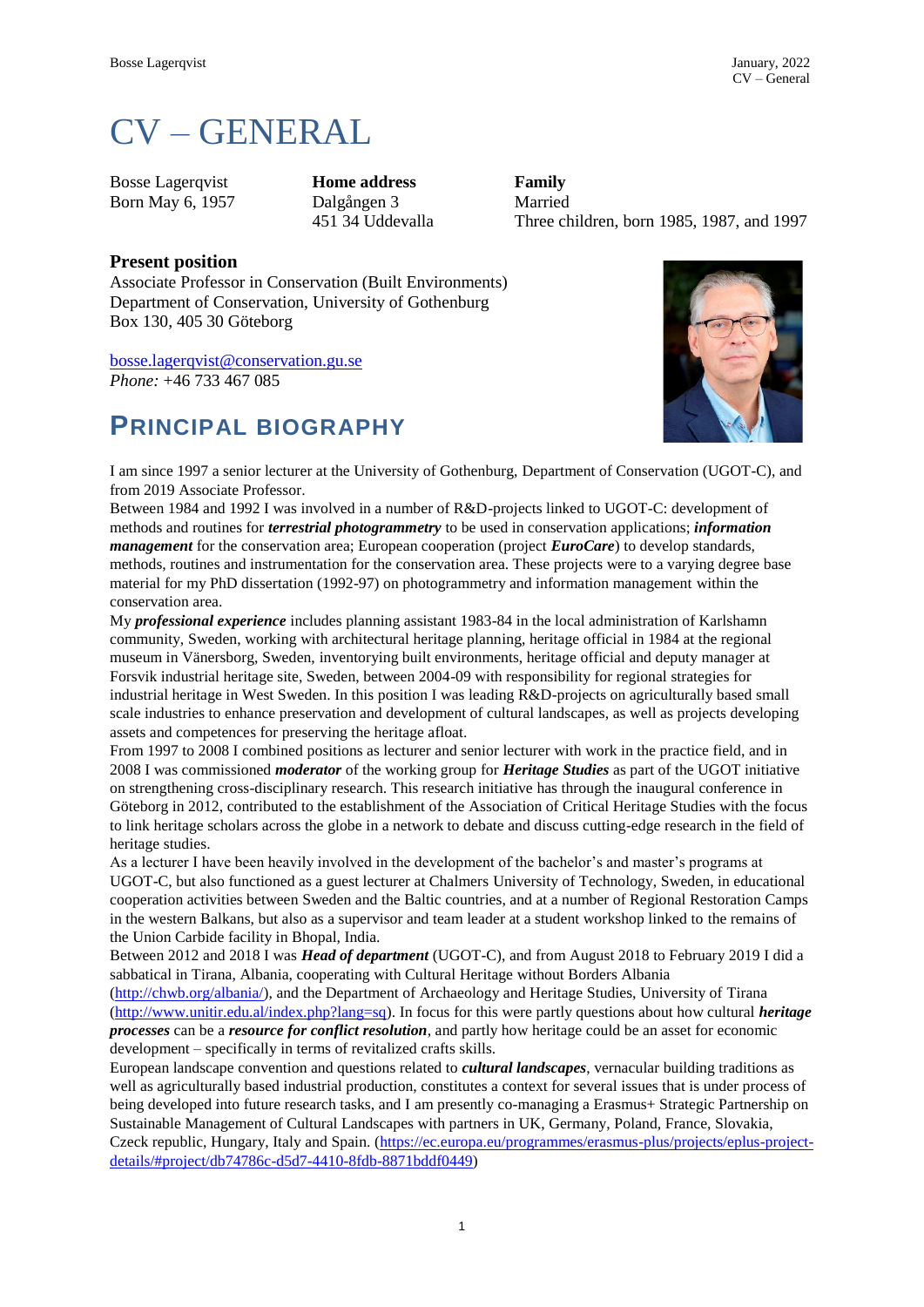Since 2019 I am a member of the managerial group for the Landscape Observatory Västra Götaland (West Sweden) with the aim to find cross-professional and cross-disciplinary approaches to sustainable management and development of landscapes. From October 2021 and onwards, I am acting as the Lead Scientific Coordinator for ICOMOS in the CHARTER Alliance project [\(https://charter-alliance.eu/\)](https://charter-alliance.eu/) – an Erasmus+ Strategic partnership 2021-24

To summarize: through my activities within the academia as well as in the practice field, I have been able to pursue research developing activities over the years in areas ranging from *methods for documentation and recording* of physical properties of heritage; *industrial heritage* and the possibilities to develop such remains for the benefit of continued societal development including *maritime heritage* – both the heritage afloat as well as coastal communities – and the problems but also the possibilities in incorporating it into heritage practices; into broader concepts of the *landscape* as the base for human activities and the arena for present and future societal development.

I am as well:

- The ICOMOS Sweden National representative to ICOMOS CIF (the committee on training) [\(http://www.icomos.se/en/internationella-kommitteer/utbildning/\)](http://www.icomos.se/en/internationella-kommitteer/utbildning/),
- The Vice Chairman of Cultural Heritage without Borders Sweden [\(http://chwb.org/\)](http://chwb.org/),
- University of Gothenburg representative to UNISCAPE [\(http://www.uniscape.eu/\)](http://www.uniscape.eu/)
- Ecocycles Vice President for Northern Europe [\(https://www.ecocycles.net/archived/\)](https://www.ecocycles.net/archived/),
- Faculty representative in the Centre for Tourism, University of Gothenburg [\(https://cft.handels.gu.se/english\)](https://cft.handels.gu.se/english)

My pre-university experience includes Social science program from the Swedish gymnasium level (upper secondary level), military service in signal corps, and service in the UNEF II battalions 68M and 70M in the Sinai desert (Oct 1977 to Dec 1978).

## **EXAMS**

**Bachelor of Arts in Integrated Conservation of Built Environments**. Undergraduate programme 1980 - 1983, University of Gothenburg, Department of Conservation (UGOT-C) *Graduation thesis*: Nääs slöjdlärarseminarium. Ett återanvändningsförslag. Bebyggelseantikvarisk avdelning, Göteborgs universitet. 129 pp, ill. *(Title in English: The Normal School at Nääs. A proposal for adaptation.)*

**PhD in Conservation** 21 may 1997. Doctoral program in Conservation, 1992-1997, UGOT-C *PhD-dissertation:* The Conservation Information System. Photogrammetry as a base for designing documentation in conservation and cultural resources management. *ACTA Universitatis Gothoburgensis. Göteborg studies in Conservation 4*. Göteborg. (ISBN 91-7346-302-7). *Supervisor:* Prof. Jan Rosvall (UGOT-C), Prof. John van Gigch (University of Sacramento, USA) *Opponent:* Prof. Martin Weaver (Columbia University, New York, USA) *Examination Board:*

# **POSITIONS**

- 2019- Associate Professor (*Docent*)
- 2012-18 The Faculty of Science Health and Safety Committee (UGOT) representing the employer.
- 2012-18 Head of department of Conservation, University of Gothenburg (implying internal training in leadership, principles of governmental administration, managing work environment rules, etc.)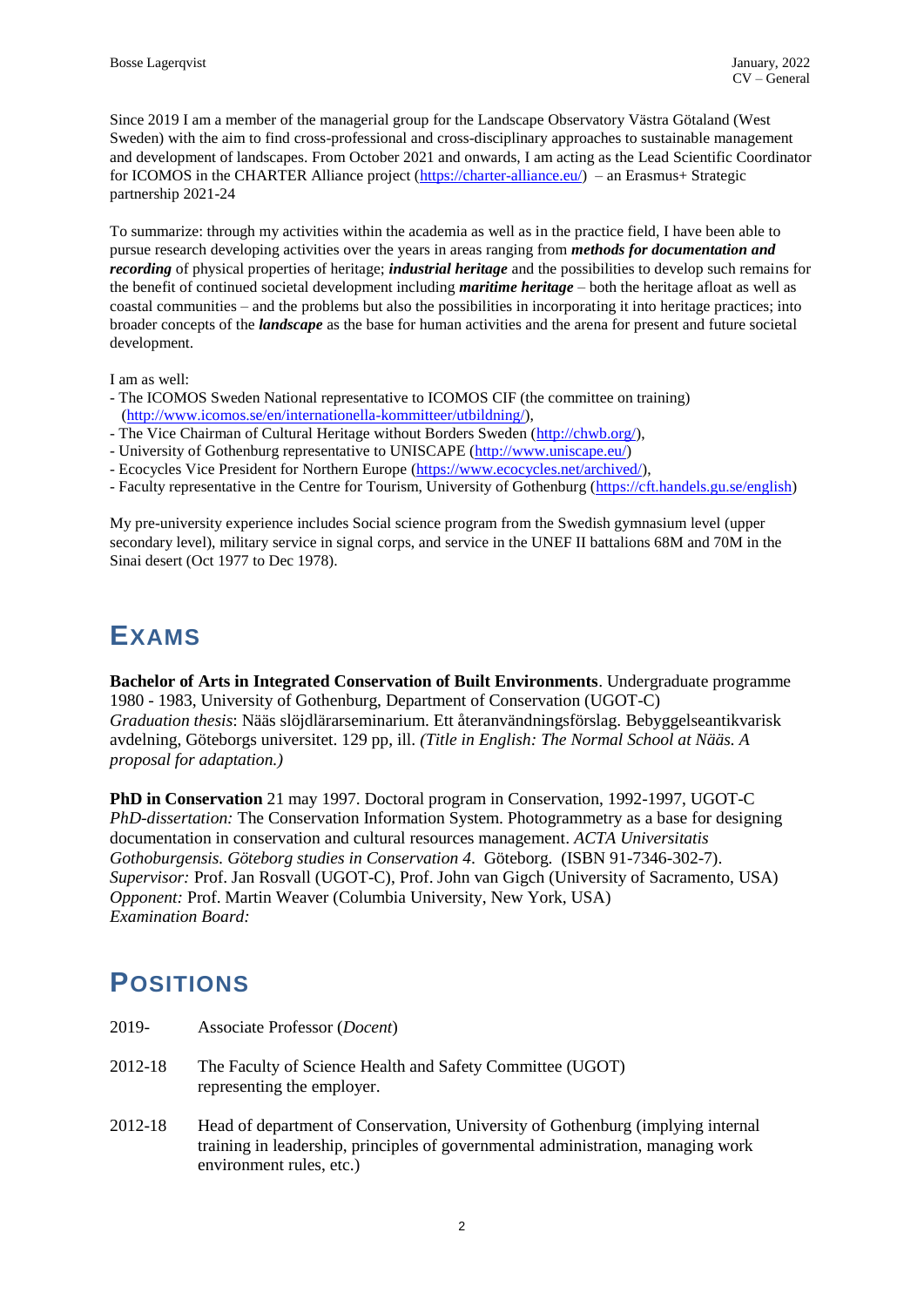| 2009-12 | Member of the Faculty Board, Faculty of Science, UGOT |  |  |  |  |  |
|---------|-------------------------------------------------------|--|--|--|--|--|
|---------|-------------------------------------------------------|--|--|--|--|--|

- 2008-12 Commissioned as co-ordinator/moderator for the University of Gothenburg research strategy on the *strength area* of cultural heritage (cooperation between Science faculty, Social sciences faculty, the Humanities, and the Fine and performing arts faculty), UGOT-C
- 2004-09 Research leader and deputy manager (half-time) Forsvik Works within the regional heritage organisation of Region Västra Götaland (Västarvet) Member of the managerial level of Västarvet (Region, and during 2006-09 acting site manager for Forsvik Works (regular site manager on sick leave).
- 1999- Senior Lecturer in Conservation, UGOT-C
- 1997-2006 Commissioned as Director of Studies, UGOT-C (bachelor's, master's and PhD levels)
- 1997-99 Lecturer, UGOT-C
- 1992-96 Graduate fellow in Conservation, UGOT-C
- 1988-92 Research assistant: co-ordinating function within the Eurocare-project (Eureka-frame), UGOT-C
- 1988-92 Senior photographer (technical position), UGOT-C
- 1986-87 Research assistant: R&D-project on the principles for information management within the heritage area. Project leader Jan Rosvall, UGOT-C
- 1984-86 Research assistant: R&D-project on development of photogrammetric routines for documentation of built environments. Project leader Jan Rosvall, UGOT-C
- 1984-92 Lecturer, UGOT-C
- 1984 Heritage official, The regional museum of Vänersborg, Sweden
- 1983-84 Planning Assistant, Planning office, Karlshamn community, Sweden
- 1979-81 Warrant Officer/Sergeant, the signal corps, Swedish Army
- 1977-78 Warrant Officer, UNEF II Sinai desert, staff sqd leader

### **PUBLIC AND HERITAGE SECTOR COMMISSIONS**

#### *Present activities*

| 2019- | Board member, Cultural Heritage without Borders Sweden. (https://chwb.org/)        |
|-------|------------------------------------------------------------------------------------|
|       | From 2020, Vice Chairman.                                                          |
|       | Formally appointed by the National Heritage Board                                  |
| 2019- | Swedish representative to ICOMOS International Committee on Training (CIF)         |
|       | (http://www.icomos.se/sv/internationella-kommitteer/utbildning/)                   |
| 2019- | Alternate representative for University of Gothenburg in Agenda 2030 Väst (UN SDG) |
|       | (htips://www.2030vast.se/)                                                         |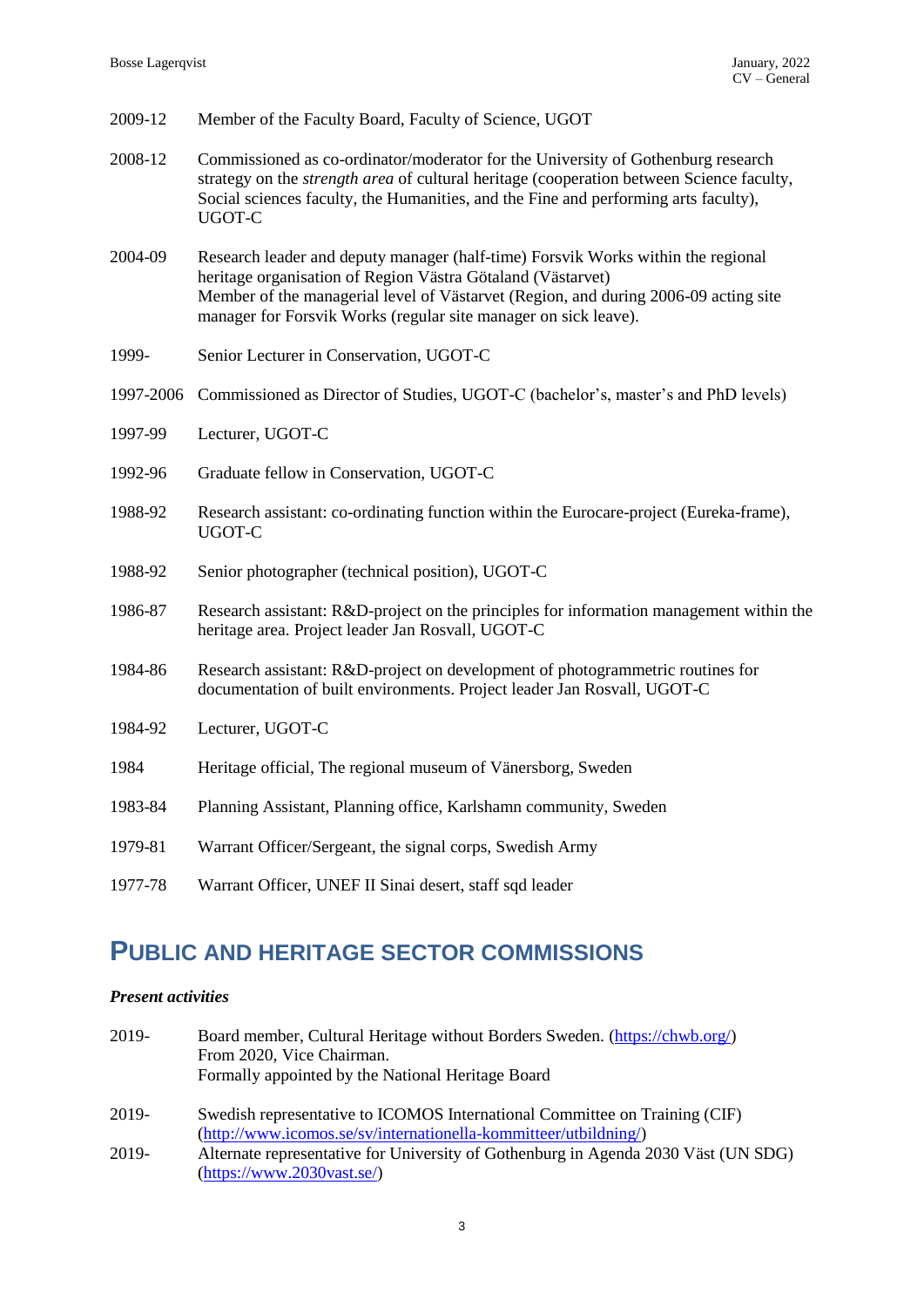| $2017 -$ | Faculty representative in the Centre for Tourism, University of Gothenburg.<br>(https://www.gu.se/en/tourism)                                                                      |
|----------|------------------------------------------------------------------------------------------------------------------------------------------------------------------------------------|
| 2014-    | Member of Committee for European Ecocycles Society (https://www.ecocycles.net/),<br>Vice President for Northern Europe                                                             |
| $2012 -$ | Representative University of Gothenburg in UNISCAPE (European Network of<br>Universities for the Implementation of the European Landscape Convention)<br>(http://www.uniscape.eu/) |
| $2006 -$ | Adjunct Board member, The Kvarnbyn Hand Paper mill Association, Mölndal, Sweden<br>(industrial heritage and preservation of craft skills)<br>(http://www.kvarnbynshandpapper.org/) |

### *Previous activities*

| 2015-18    | Board member, Europa Nostra Sweden – national organisation within Europa Nostra<br>which is one of the major European volunteer organisations for preserving the heritage of |
|------------|------------------------------------------------------------------------------------------------------------------------------------------------------------------------------|
|            | Europe.                                                                                                                                                                      |
| 2014-19    | Board member, Forsvik Ship yard & Forsvik Steamboat Association.                                                                                                             |
|            | (industrial heritage and preservation of craft skills)                                                                                                                       |
| 2014-18    | Member of organizing committee within the local federation of municipalities in                                                                                              |
|            | Bohuslän & Dalsland, preparing annual seminars "Fyrbodal kommunalförbund Attraktiva                                                                                          |
|            | kommuner - verktyg för utveckling" [Annual regional seminar on heritage and urban                                                                                            |
|            | development for civil servants and local politicians]                                                                                                                        |
| 2013-18    | Board member, The Läckö Castle Foundation, formally appointed by the Vice-                                                                                                   |
|            | Chancellor, University of Gothenburg                                                                                                                                         |
| 2012-18    | Board member, The Södra Råda Fundraising Foundation (reconstruction of medieval                                                                                              |
|            | wooden church), formally appointed by The National Heritage Board                                                                                                            |
| 2010-15    | Board member, The Swedish Association of Industrial Heritage (2013-15 Treasurer)                                                                                             |
| 2013, 2015 | Alternate Delegate representing Sweden to                                                                                                                                    |
|            | - the XXIX General Assembly of ICCROM, November 18-20, 2015. Rome, Italy                                                                                                     |
|            | - the XXVIII General Assembly of ICCROM, November 27-29, 2013. Rome, Italy                                                                                                   |
|            | Formally appointed by the Minister of Culture, Swedish Government.                                                                                                           |
|            | ICCROM – International Centre for Conservation in Rome, part of the UNESCO-family.                                                                                           |
| 1997-2000  | National representative of Swedish ICOMOS to CIPA.                                                                                                                           |
|            | ICOMOS - International Council of Monuments and Sites, international NGO linking                                                                                             |
|            | heritage professionals in joint understandings of practices and procedures                                                                                                   |
|            | CIPA - Comité International de la Photogrammétrie Architecturale, later changed to:                                                                                          |
|            | CIPA Heritage Documentation, is an international NGO acting to promote transfer of                                                                                           |
|            | technology from the measurement and visualisation sciences to the disciplines of cultural                                                                                    |
|            | heritage recording, conservation and documentation.                                                                                                                          |
|            |                                                                                                                                                                              |

### **Memberships**

| <b>ICOMOS</b> | The International Council of Monuments and Sites (https://www.icomos.org/en)                                  |
|---------------|---------------------------------------------------------------------------------------------------------------|
| <b>SIM</b>    | Svenska Industriminnesföreningen (The Swedish Association of Industrial Heritage)                             |
|               | (http://www.sim.se/)                                                                                          |
| <b>TICCIH</b> | The International Committee for the Conservation of the Industrial Heritage<br>$(\frac{https://ticcih.org/}{$ |
| <b>ACHS</b>   | Association of Critical Heritage Studies (https://www.criticalheritagestudies.org/)                           |
| AIA           | Association of Industrial Archaeology (https://industrial-archaeology.org/)                                   |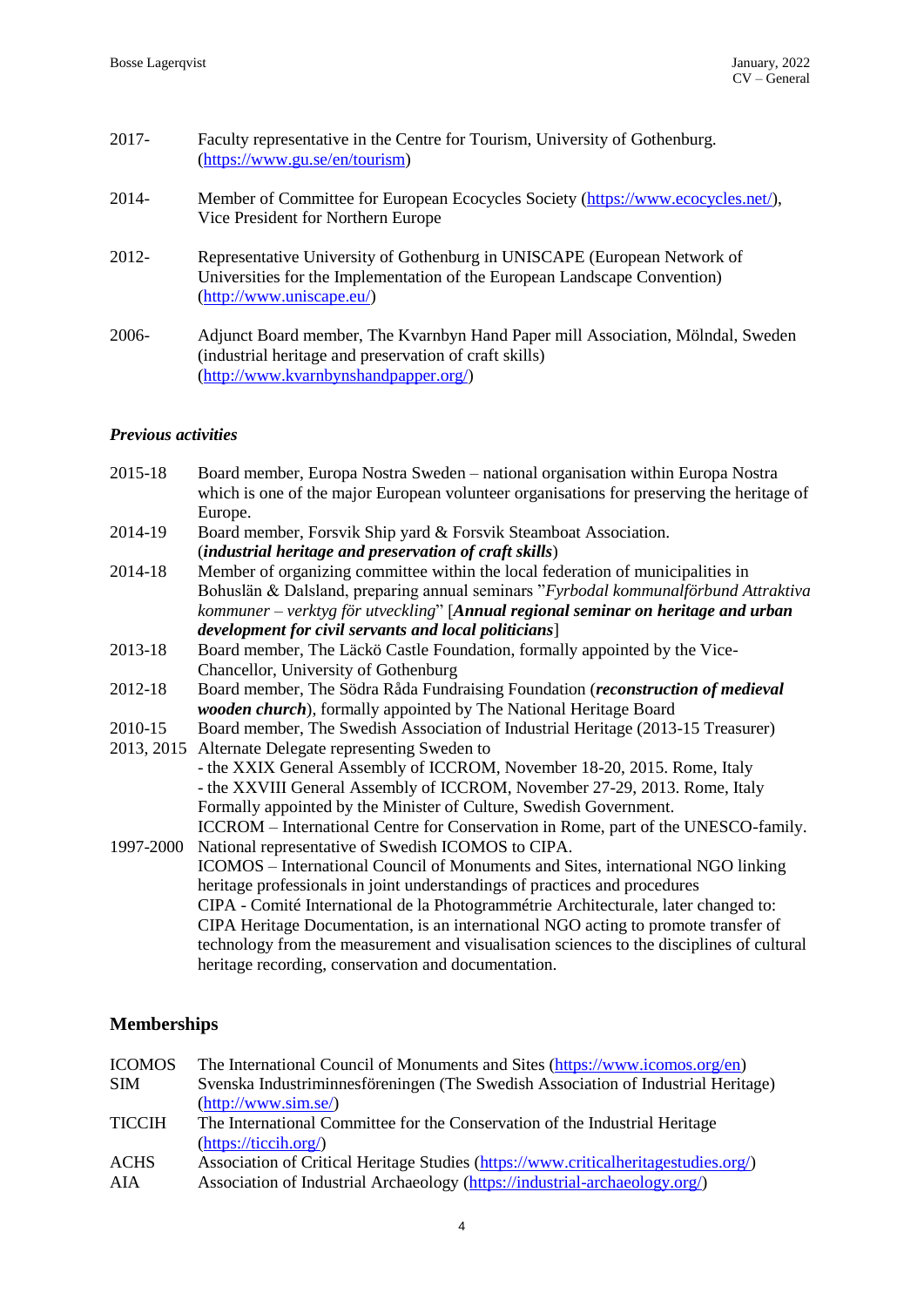Byggnadsvårdsföreningen (The Swedish Association for Building Preservation) [\(https://byggnadsvard.se/in-english/\)](https://byggnadsvard.se/in-english/)

SNR The Society for Nautical research [\(https://snr.org.uk/\)](https://snr.org.uk/)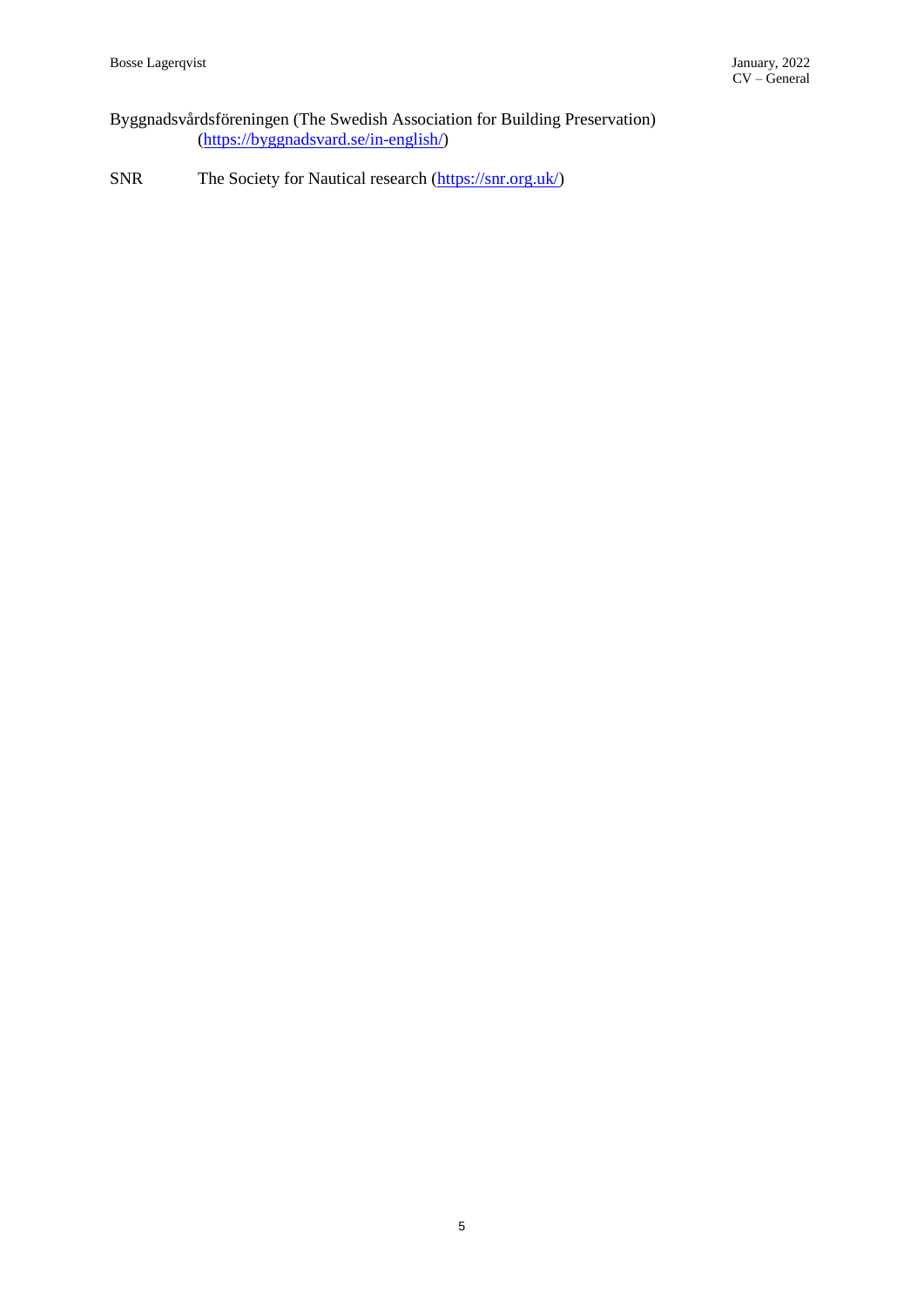# CV – SCIENTIFIC EXPERIENCE

# **PUBLICATIONS**

### **A. Journal articles peer reviewed**

### *After disputation*

- A12 *Accepted to be published:* Lagerqvist, B. Concepts of integrated conservation as inroads to sustainable management of cultural landscapes. *Special issue of Antropologji, Materializing Modernity. Landscape, Architecture and Anthropology intersections in 20th-century rurality*, Open Access Scientific Journal of the Institute of Cultural Anthropology and Art Studies - Academy of Albanian Studies, (ISSN 2617-9768 and ISSN 2706-5995)
- A11 Bornmalm, L & Lagerqvist, B. 2022. From Rustic Fishing Boats to Steel Trawlers: The development of fishing vessels on the West Coast of Sweden, 1850––1980. *Mariner's Mirror*, Vol 108, 2022 – Issue 1, pp. 66-89.<https://doi.org/10.1080/00253359.2021.1978260>
- A10 Lagerqvist, B., Bornmalm, L., & Nemethy, S. 2021. European inland waters: The history of seafaring, shipping, and shipyards at the Lake Balaton. *Ecocycles*, 7(1), 73–87. <https://doi.org/10.19040/ecocycles.v7i1.194>
- A9 Lagerqvist, B. 2020. Education and training in heritage practices The case of heritage craft education at University of Gothenburg as an opportunity for Albania. *Ecocycles*, Vol 6, No 1, pp. 1-12. DOI::<https://doi.org/10.19040/ecocycles.v6i2.179>
- A8 Némethy, S., Takács, T., Szemethy, L., Lagerqvist, B., Barócsi, Z., Dinya, A., Peterffy, I. 2020. Collection, cultivation and processing of medical plants, herbs and spices in the Balaton Ecomuseum – herbal medicine as intangible cultural heritage. *Ecocycles*, Vol. 6, No. 1, pp.52-87. DOI:<https://doi.org/10.19040/ecocycles.v6i1.166>
- A7 Némethy, S., Lagerqvist, B. and Walas, B. 2016. Economically sustainable organic wine production and ecological wine tourism can ensure the conservation of valuable viticultural landscapes and their cultural heritage. *Journal of Central European Green Innovation*, vol 4:3 pp. 47-58 HU ISSN 2064-3004. http://purl.umn.edu/25338[6http://dx.doi.org/10.22004/ag.econ.253386](http://dx.doi.org/10.22004/ag.econ.253386)
- A6 Némethy, S., Lagerqvist, B., Walas, B., Dinya, L: and Bujdosó, Z. 2016. Oenotourism and conservation: a holistic approach to special interest tourism from a cultural heritage perspective – the Azienda Agricola Model. *Ecocycles*, volume 2, number 1. The Scientific Journal of the European Ecocycles Society, ISSN 2416-2140,<https://doi.org/10.19040/ecocycles.v2i1.39>
- A5 Lagerqvist, B. 2015. The complexity of heritage and societal development The example of Gjirokastra, Albania. *Ecocycles*, volume 1, number 2. The Scientific Journal of the European Ecocycles Society, ISSN 2416-2140,<http://dx.doi.org/10.19040/ecocycles.v1i2.29>
- A4 Lagerqvist, B. & Bornmalm, L 2015. Development of new economies by merging heritage and entrepreneurship. The issue of preserving, using or developing –or all? *Ecocycles*, volume 1, number 1. The Scientific Journal of the European Ecocycles Society, ISSN 2416-2140, <http://dx.doi.org/10.19040/ecocycles.v1i1.22>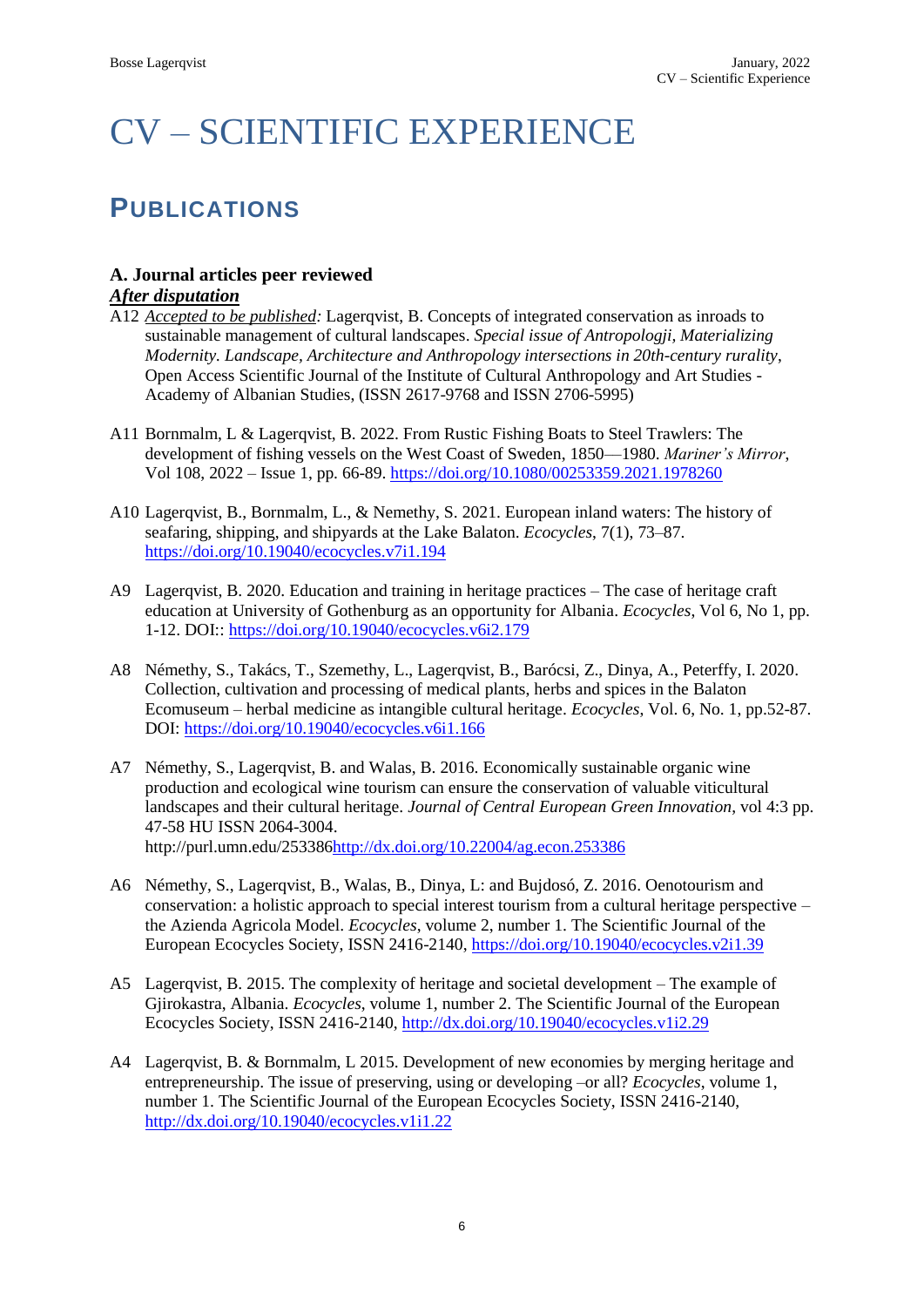- A3 Lagerqvist, B. & Bornmalm, L 2014. Eric Nordevall II A reconstruction of a paddle steamer, an intensive historical project. *Industrial Archaeology Review*. Volume 36, Number 2. Association for Industrial Archaeology, Maney Publishing, UK. ISSN 0309-0728 <https://doi-org.ezproxy.ub.gu.se/10.1179/0309072814Z.00000000033>
- A2 Lagerqvist, B. 2000. CIPA Kulturfotogrammetri och systemlösningar för dokumentation. *Bildteknik. Image Science* 2000:1. Pp 10-23. ISSN 1101-5825 (*"CIPA - Heritage based photogrammetry and system solutions for documentation"*)
- A1 Hallin, M. & Lagerqvist, B. 1998. När kulturarv reduceras till fasadarv. *Kulturmiljövård* 4/1997. (*Critical article on the risk for reducing the heritage of built environments to be only an issue of architectural facades*)

### *Up to disputation*

- Lagerqvist, B. 1996. Fotogrammetri inom det kulturvårdande verksamhetsområdet. *Bildteknik. Image Science*. 1996:1. Pp 23-32. ISSN 1104-5825 (*Photogrammetry within the conservation area*)
- Lagerqvist, B. & Rosvall, J. 1995. A System Approach to the Management of Photographs and Other Information Sources in the field of Conservation. *Information Services & Use*, Volume 15, Number 4, 1995.
- Edman, M., Holmström, E., Lagerqvist, B., Törnqvist, P-O. 1983. Dokumentationsproblematik. *Byggnadskultur* 1983:1, pp 23-26. *(Article concerning documentation issues.)*

### **B. Books and book chapters** (\* part of dissertation)

### *After disputation*

- B10 *Accepted to be published:* Lagerqvist, B., Némethy, S., Nilsson, A. Landscape Observatory Västra Götaland & Balaton Ecomuseum – A Swedish-Hungarian Interaction for Sustainable Landscape management. *Cultivating Continuity of the European Landscape*, UNISCAPE
- B9 Bornmalm, L & B. Lagerqvist. 2019. Från sjöbåt till ståltrålare. Nedslag i den bohuslänska fiskebåtens utvecklingshistoria. *Fisken i forskningen*. Riksarkivet Landsarkivet i Göteborg (*From traditional vessels to steel trawlers. Components in the historical development of fishing vessels in the Bohuslän landscape*).
- B8 Lagerqvist, B. & L. Bornmalm. 2018. The steamer s/s Bohuslän as industrial heritage. A basis for re-thinking heritage practices. *Cultural Heritage Preservation: the Past, the Present and the Future*. Eds. Tomas Nilson & Kristina Thorell. Forskning i Halmstad nr 24, Halmstad University, p 47-64. ISBN 978-91-87045-94-3
- B7 Lagerqvist, B. 2017. Conflict or reconciliation? Industrial heritage practices at a turning point. *Heritage and peacebuilding*. Heritage Matters. Eds. Diana Walters, Daniel Laven & Peter Davies. Martlesham, UK: Boydell & Brewer Ltd. ISBN 978-1-78327-216-7
- B6 Lagerqvist, B., Némethy, S., Dinya, L., Huszár, Z., Zádori, I., Kőmíves, T., Bujdosó, Z., Nemeskéri, Z. 2016. Sustainable Management of Cultural Landscapes: Use of Ecosystem Services in Rural Tourism. *Ecological footprint in Central Europe*. Sucha Beskidzka: The University College of Tourism and Ecology. ISBN 978-83-926999-3-4
- B5 Bornmalm, L. & Lagerqvist, B. 2016. Rödesunds Båtvarv, Karlsborg. Det berömda yachtvarvet som kom att bygga fiskebåtar. *Fiskebåtarna, varven. Skeppsbyggarna 2*. Göteborg: Breakwater Publishing AB, ISBN 978-91-86687-36-6. Pp 414-441 (*"The Rödesund shipyard. The wellknown yacht builder that went into fishing boat construction"*)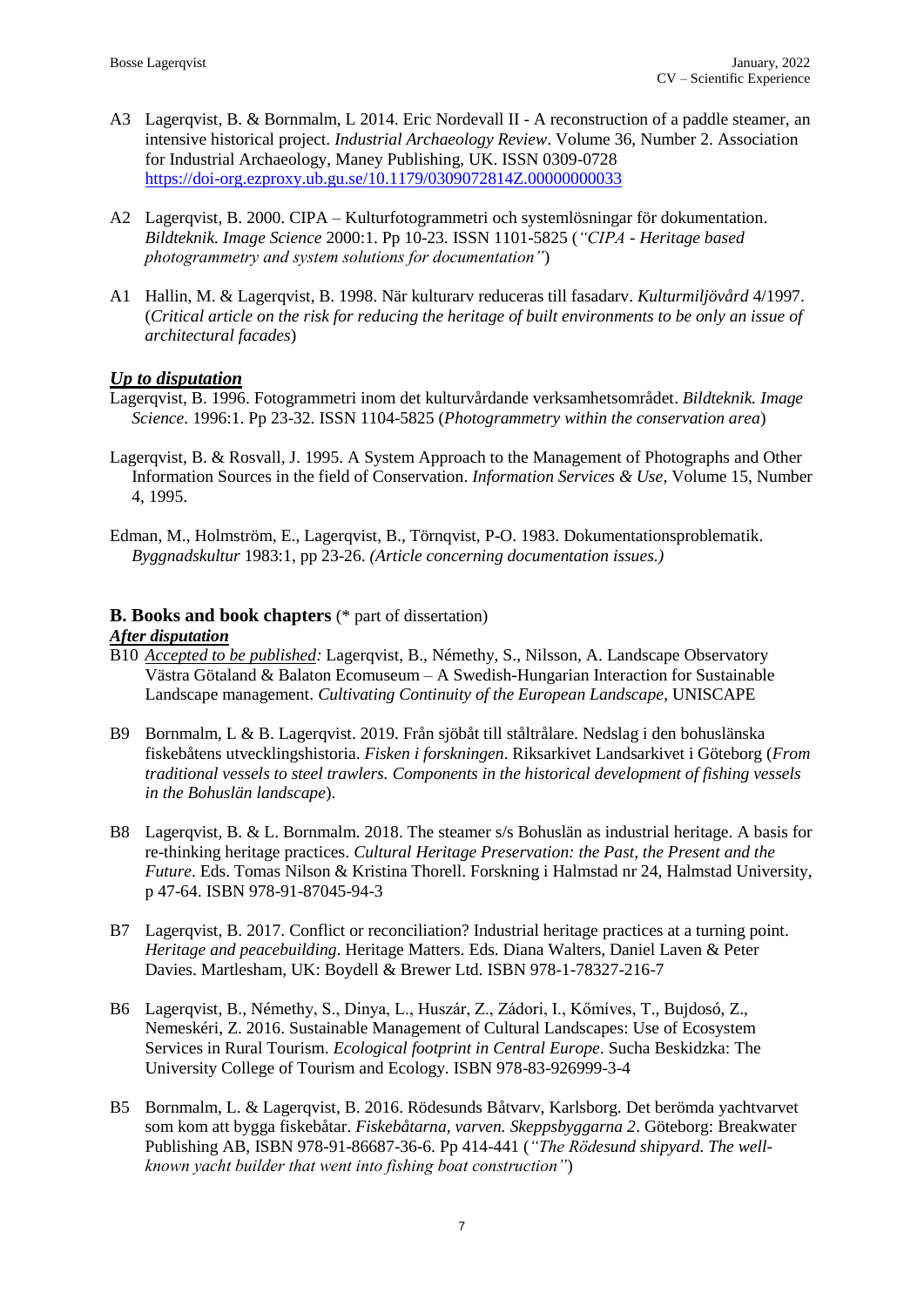- B4 Lagerqvist, B., Martins Holmberg, I. & Wetterberg, O. 2014. Chapter 8: Integrated Conservation of Built Environments: Swedish Reflections from Three Decades of Program Development. *Preservation Education: Sharing Best Practices and Finding Common Ground*, edited by Barry L. Stiefel and Jeremy C. Wells. Lebanon, New Hampshire, USA: University Press of New England. ISBN 978-1-61168-595-4
- B3 Lagerqvist, B. 2012. The production of industrial heritage. *Bhopal2011. Landscapes of memory.*  Editors Amritha Ballal & Jan af Geijerstam. New Delhi: Spacematters. ISBN 9788272591211
- B2 Lagerqvist, B. 2008. Education and Research in Industrial Heritage, Department of Conservation, University of Gothenburg. *Transactions/Working Papers. The TICCIH Seminar on Training and Education within the Field of Industrial Heritage*. Ed. Jan af Geijerstam. Stockholm: Royal Institute of Technology, History of Science and Technology, pp 57-60
- B1 Andersson, G., Janzén, M., Lagerqvist, B., Magnusson, S., Nyberg, M., Olsson, T., Rengman, H. 1997. *Digitala källor till den västsvenska historien*. Göteborg: Göteborgs Museer. (*Digitally available sources to the history of west Sweden*)

### **Dissertation**

*The Conservation Information System. Photogrammetry as a base for designing documentation in conservation and cultural resources management*. ACTA Universitatis Gothoburgensis. Göteborg studies in Conservation 4. Göteborg. (ISBN 91-7346-302-7).

### *Up to disputation*

- \* van Gigch, J. P., Rosvall, J., Lagerqvist, B. 1996. Setting a Strategic Framework for Conservation Standards. *Standards for Preservation and Rehabilitation*. Stephen J. Kelley, editor. West Conshohocken, USA: ASTM. PCN 04-012580-10. ISBN 0-8031-2006-0
- Lagerqvist, B. 1994. *The Documentation Process in Conservation. Modeling for an Information Management System*. Göteborg. Institute of Conservation, Göteborg University. ISRN GU/KUV-- 94/8—SE
- \* Lagerqvist, B., Lie, A., Rosvall, J. 1994. *Fotogrammetri för kulturvårdare.* Institutionen för kulturvård, Göteborgs universitet. ISRN GU/KUV--94/6--SE. ISSN 1101-3303. *(Photogrammetry for heritage practitioners)*.
- Rosvall, J., Engelbrektsson, N., Lagerqvist, B. 1994. Conservation of Buildings. *Management and Maintenance of the Housing Stock — report from a seminar in Riga November 1993*. TemaNord 1994:566. Copenhagen: Nordic Council of Ministers, pp 75-85. ISBN 92-9120-487-0
- \* Rosvall, J., Lagerqvist, B. 1994. Techniques of Restoration: Urban Development and City Conservation — An unsolvable conflict? *Achieving a balance between historic preservation and urban development*. Proceedings. 7th European Symposium of Historic Towns. Istanbul, Turkey 16-18 September, 1992. Studies and texts No 28, Strasbourg: Council of Europe Press, pp 147-160. ISBN 92-871-2398-5
- \* Rosvall, J., Lagerqvist, B. 1993. A Standardized Monitoring System in Cultural Conservation. A Tentative Model. *Conservation of Architectural Surfaces: Stones and Wall Coverings*. UNESCO/Consorzio Venezia Ricerche. Edited by Guido Biscontin and Laura Graziano. Venice: il Cerdo, pp 69-76
- Rosvall, J., Lagerqvist, B. 1993. Scientific Concepts in Conservation. *Report 2nd EUROCARE Market Place Conference*. Göteborg December 14-15, 1992. Institute of Conservation, Göteborg University, pp 23-32. ISRN GU/KUV--93/23--SE. ISSN 1101-3303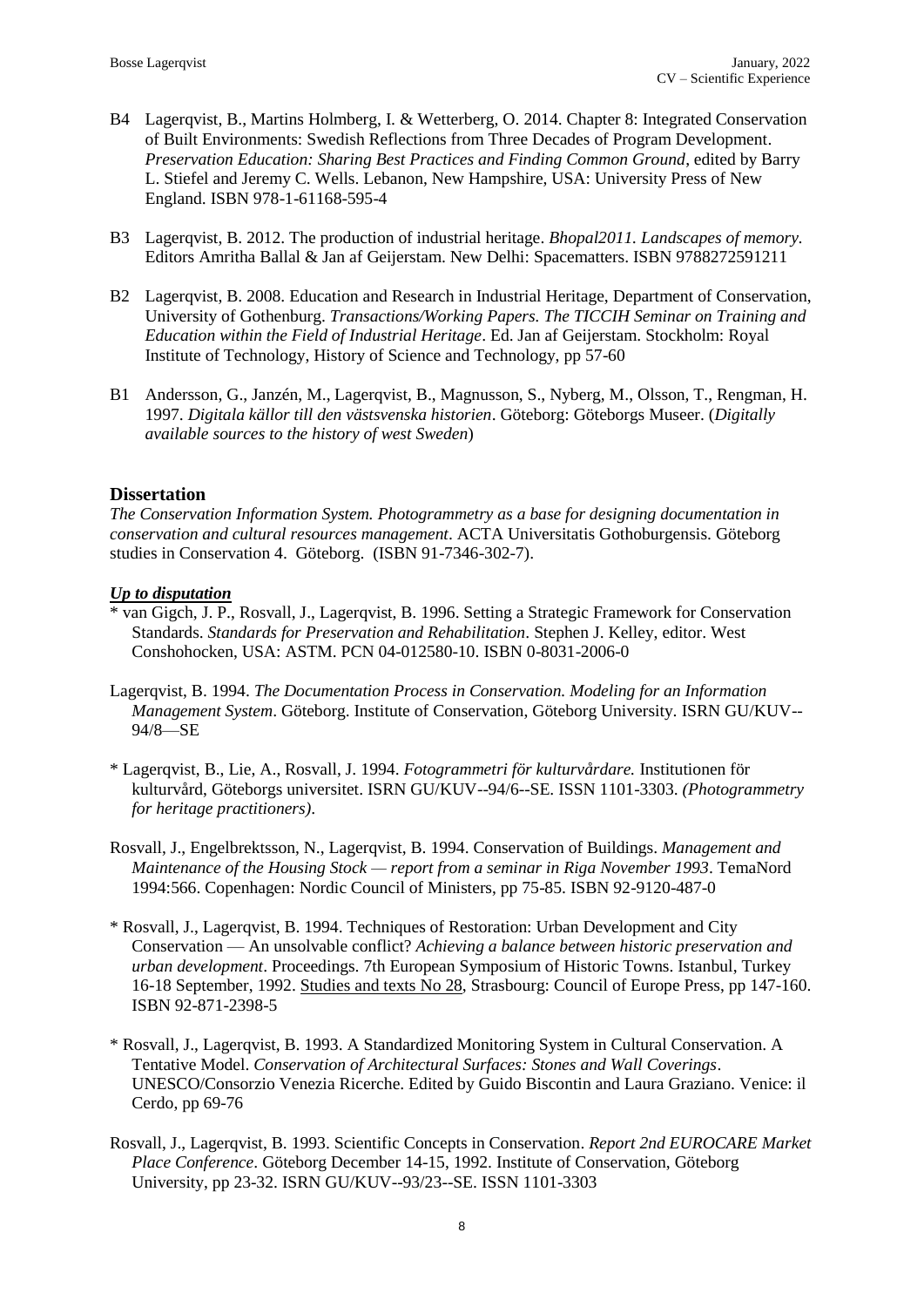- \* Lagerqvist, B., Rosvall, J. 1991. Documentation and data processing in integrated conservation. *Science, Technology and European Cultural Heritage.* Proceedings of the European Symposium, Bologna, Italy, 13-16 June 1989. Ed. N S Baer, C Sabbioni, A I Sors. Oxford: Butterworth-Heinemann Ltd, pp 821-824. ISBN 0-7506-0237-6
- Rosvall, J., Lagerqvist, B. 1991. Göteborg, Sweden. Reducing the impact of pollution within historic centres. *Safeguarding historic urban ensembles in a time of change: A Management Guide.* Ed.: Herb Stovel, UNESCO, ICOMOS, Ville de Québec, Section "Case studies - Industrial pollutants, D.8.1, 4 pp.
- Rosvall, J., Lagerqvist, B. 1987. *Kulturvård på regional bas*. Institutionen för konservators- och bebyggelseantikvarisk utbildning, Göteborgs universitet. *(Publication discussing the practical performance of conservation, as based on a regional level.)*
- Lagerqvist, B. 1985. Nääs slöjdlärarseminarium. Ett återanvändningsförslag. [Examensarbete]. Bebyggelseantikvarisk avdelning, Göteborgs universitet. 129 pp, ill. *(Graduation thesis, Abstract in English: The Normal School at Nääs. A proposal for adaptation.)*
- Lagerqvist, B. 1984. Användning av Seminariebyggnaderna på Nääs i ett hantverkscentrum. *Nääs tradition med framtid. Utvecklingslinjer för den framtida verksamheten.* Betänkande från Nääsutredningen. DsU 1984:14 (Bilaga 3), 59 pp, ill. *(Appendix in a Public Report, Ministry of Education and Cultural Affairs. [Commission for Adaptation of the Normal School at Nääs.])*
- Berg, H., Edman, M., Holmström, E., Lagerqvist, B., Törnqvist, P-O. 1983. *Frölichska tomten med Djäknestallet — En betydelsefull Skaramiljö*. [Uppsats Termin 3, HT 1981]. Bebyggelseantikvarisk avdelning. Göteborgs universitet. Skara kulturnämnds skriftserie nr 5. 170 pp, ill. ISSN 0349-8336, ISBN 91-970597-0-6

*(Thesis in undergraduate program. [Documentation and analysis of a wooden house from the 19th century, situated in the city of Skara.])*

### **C. Other publications, conference papers/presentations** (\* part of dissertation) *After disputation*

- C26 Lagerqvist, B, Némethy, S. 2021. Landscape Based Ecomuseum As a Mean for Sustainable Development. The Balaton Ecomuseum. In: *UNISCAPE online Lecture Series 2021. "Where Disciplines Meet".* <https://www.uniscape.eu/online-lecture-series-where-the-disciplines-meet/>
- C25 Lagerqvist, B. 2021. Concepts of integrated conservation as inroads to sustainable management of cultural landscapes. In: *Materializing Modernity. Landscape, Architecture and Anthropology intersections in 20th -century rurality*. Webinar series organised by LEAV and Dipartimento di Beni Culturali e Ambientali of Università degli Studi di Milano, Akademia e Studimeve Albanologjike. Instituti Antropologjise Kulturore dhe Studimit të Artit, and Marie Sklodowska-Curie grant No 896925, [https://www.facebook.com/MaMoProject/posts/-mamo-webinar](https://www.facebook.com/MaMoProject/posts/-mamo-webinar-programme-here-we-arethe-final-programme-of-the-webinar-materializ/246979783835179/)[programme-here-we-arethe-final-programme-of-the-webinar-materializ/246979783835179/](https://www.facebook.com/MaMoProject/posts/-mamo-webinar-programme-here-we-arethe-final-programme-of-the-webinar-materializ/246979783835179/)
- C24 Lagerqvist, B., Némethy, S., Nilsson, A. 2020. Landscape Observatory Västra Götaland & Balaton Ecomuseum – A Swedish-Hungarian Interaction for Sustainable Landscape management. Presented at: *UNISCAPE 2020 International Conference "Cultivating Continuity of the European Landscape. New Challenges for the ELC*. 20th Anniversary Celebration of the European Landscape Convention Florence, 16-17 October 2020
- C23 Lagerqvist, B. 2020. Conservation of built heritage in Sweden The role of traditional crafts. Presented at *Interreg CULTURECOVERY Online Conference*, 22nd of June 2020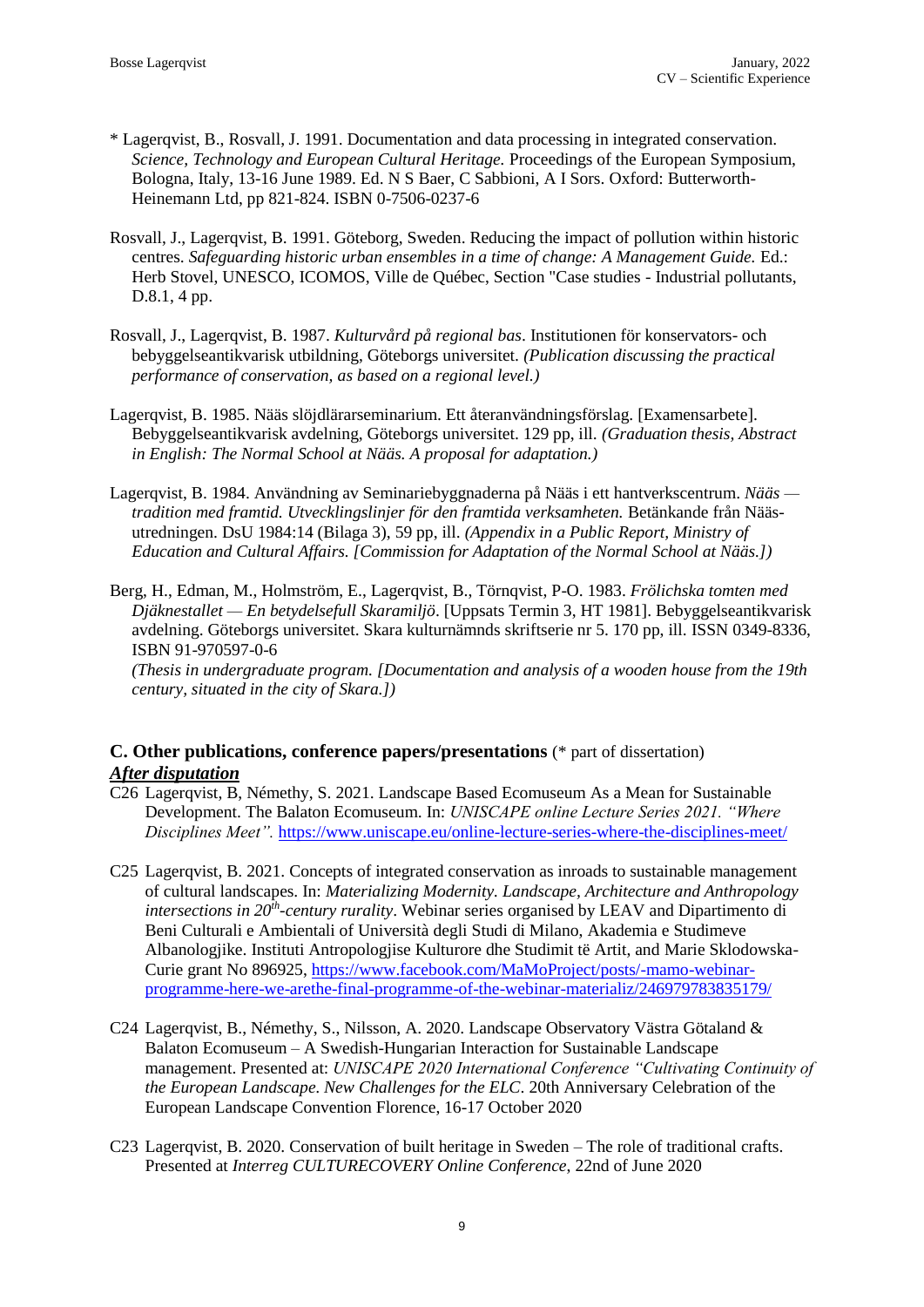- C22 Lagerqvist, B., Némethy, S. 2020. European inland waterways. Heritage, integrated conservation, and sustainable development. Presented at *17th International Scientific days*, Karoly Roberts Campus Gyöngyös, June 5, 2020 (On-line)
- C21 Némethy, S. & Lagerqvist, B. 2019. The Balaton ecomuseum A case study on heritage tourism and stakeholder management. *TOURMAN 2019 Conference Proceedings. Tourism, travel & hospitality at crossroads: The way ahead*, Thessaloniki, Greece, 24-27 October 2019 ISBN: 978-618-80440-6-7, <https://www.tourman.gr/conference-proceedings/>
- C20 Lagerqvist, B & Némethy, S. 2019. The azienda Agricola model and the terroir concept A heritage-based sustainable tourism development. *TOURMAN 2019 Conference Proceedings. Tourism, travel & hospitality at crossroads: The way ahead*, Thessaloniki, Greece, 24-27 October 2019. ISBN: 978-618-80440-6-7, <https://www.tourman.gr/conference-proceedings/>
- C19 Lagerqvist, B. 2019. Conservation of Intangible Cultural Heritage through *craft laboratories*  – an example from dept of conservation, Sweden. Presented at *Culturecovery – Conference and Training Programme* (Interreg), Siofok, Hungary, May 22, 2019
- C18 Lagerqvist, B. 2019. Concepts of Conservation A north European perspective. Presented at *Heritage and cultural expression*. Woldyia University, Ethiopia, April 6-7, 2019.
- C17 Lagerqvist, B. 2018. The Ecomuseum and Cultural landscapes, Heritage, Conservation, Development. Presented at *The Construction of Balaton Ecomuseum Conference and workshop II*. University of Pannonia, Georgikon Faculty, Hungary, June 12, 2018
- C16 Lagerqvist, B. 2016. Hantverk och akademin erfarenheter från Sverige. Presented at *Tradisjonsbåtbygging som universitetsfag,* UiT – Norges arktiske universitet, Tromsø, October 17-18, 2016 [*Craft and the academia – experiences from Sweden* presented at *Traditional boatbuilding as university disciplin*]
- C15 Lagerqvist, B. & Nemethy, S. 2015. Sustainable management of cultural landscapes: an interdisciplinary approach to regional development regarding the landscape as valuable cultural heritage. Presented at *Conference and Workshop: Green Energy and Sustainable Management of Cultural Landscapes,* Gyöngyös, Hungary, November 20-23, 2015.
- C14 Lagerqvist, B. 2014. Professional practices and bottom-up processes conflicts or solutions? Industrial heritage and the heritage of industrialised society. Presented at *The Second biannual Conference of the Association of Critical Heritage Studies*. Australian National University, Canberra, 2-4th December, 2014
- C13 Lagerqvist, B. 2014. Integrated approach for heritage as a resource. Presented at *Cultural Heritage Activism. Western Balkans Regional Seminar*. Cultural Heritage without Borders. Jayce, Bosnia & Herzegovina, October 21-23, 2014

Papers Presented at *The First Conference of the European Ecocycles Society (ECyS)*, July 30 – August 3, 2013. Palermo, Italy

- C12 Lagerqvist, B. 2013. Assessment and conditions of re-use of former industrial environments taking into account the preservation of their valuable cultural heritage in development projects – Some Swedish observations.
- C11 Lagerqvist, B. 2013. Conservation. Academic field & Practice. Value based interdisciplinarity.
- C10 Lagerqvist, B. 2013. Heritage afloat.
- C9 Lagerqvist, B. & af Geijerstam, J. 2012. Industrial heritage practices the colonialism of thought? Presented at: *The XVth International TICCIH Congress 2012*. November 4-11 2012, Taipei, Taiwan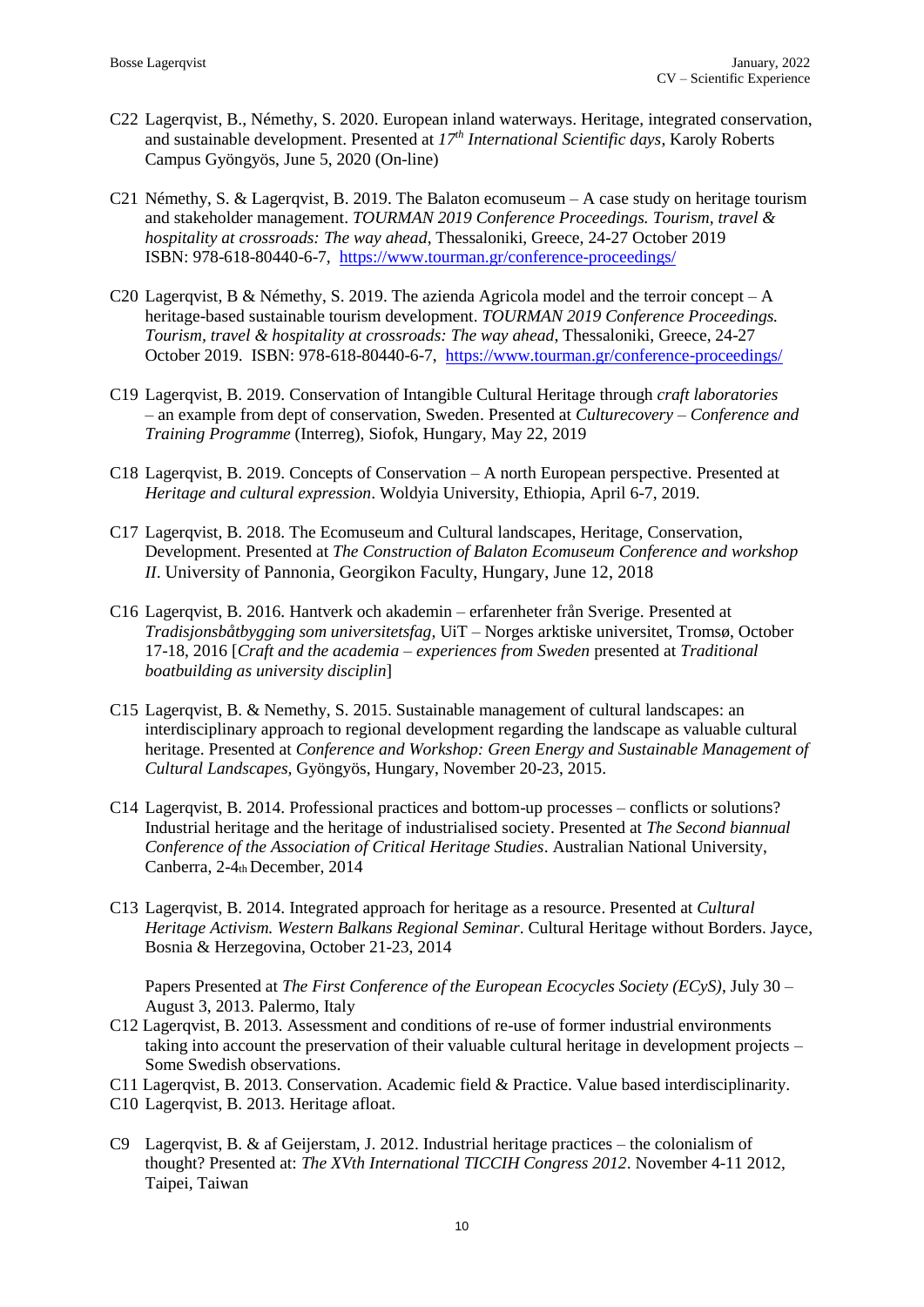- C8 Lagerqvist, B. 2012. Maritime heritage, conservation and reconstructions, business opportunities. Round table presentation at: *46th Maritime History Conference. Maritime History between the Public and Academia, The challenges ahead*. September 1-2, 2012, University of Exeter, UK
- C7 Lagerqvist, B. 2012. Maritime heritage, coastal communities and local economy opportunities. Presented at: *Re/theorization of Heritage Studies. The Inaugural Conference of the Association of Critical Heritage Studies*, June 5-8, 2012, Gothenburg
- C6 Lagerqvist, B. & af Geijerstam, J. 2012. Contested heritage sites rethinking methodology and practice. Presented at: *Re/theorization of Heritage Studies. The Inaugural Conference of the Association of Critical Heritage Studies*, June 5-8, 2012, Gothenburg
- C5 Lagerqvist, B. & Walters, D. 2011. Reclaiming a divided heritage Bhopal after Union Carbide. Paper presented at: *Asian Urban Heritage,* ICOMOS Thailand International Conference 2011, Phuket Town, Thailand, October 15-17, 2011
- C4 Lagerqvist, B. 2011. Industrial Heritage and Heritage Practices. Paper presented at: *Bhopal2011 Requiem & Revitalization,* Symposium, February 2-4, 2011, Bhopal, India.
- C3 Lagerqvist, B. 2010. The production of industrial heritage and the heritage in industrial production. Paper presented at: *Reusing the industrial past*, ICOHTEC/TICCIH/Worklab joint conference, Tampere, Finland, 10-15 August 2010.
- C2 Lagerqvist, B. 2007. Fengersfors Works musealisation to working order as instrument for regional development. Paper presented at: *Big Stuff '07. Beyond conservation - Industrial heritage management*. Bochum and Hattingen, September 11 -14 2007
- C1 Lagerqvist, B. 1999. A System Approach to Conservation and Cultural Resources Management. Photogrammetry as a base for designing documentation models. *XVII CIPA Symposium - Olinda, Brazil - 3 - 6 October 1999 Proceedings.* [\(http://cipa.icomos.org/index.php?id=59\)](http://cipa.icomos.org/index.php?id=59)

### *Up to disputation*

- Lagerqvist, B. & Rosvall, J. 1993. Kulturvård som ett Västsvenskt initiativ. Paper presenterat at *"Hearing:Västsverige - region i utveckling".* Stenungsbaden.
- Rosvall, J., Engelbrektsson, N. & Lagerqvist, B. 1993. Conservation of buildings. Paper presented at *The Seminar on Management and Maintenance of the Housing Stock,* organized by the Nordic Council of Ministers, November 15-17, Riga, Latvia.
- \* Lagerqvist, B., Rosvall, J. 1988. Development and establishment of data bases and information systems in integrated conservation. Paper presented at *European workshop :Data bases and standards.* University of Oldenburg (later renamed Carl von Ossietzky University of Oldenburg), April 1988.
- Lagerqvist, B. & Rosvall, J. 1987. Datahantering för kulturvård. Framlagt vid konferens om informationshantering inom kulturvårdssektorn, arrangerad av DFI. Visby, november 1987. Göteborgs universitet, Institutionen för konservators- och bebyggelseantikvarisk utbildning, *(Presentation discussing information management in conservation)*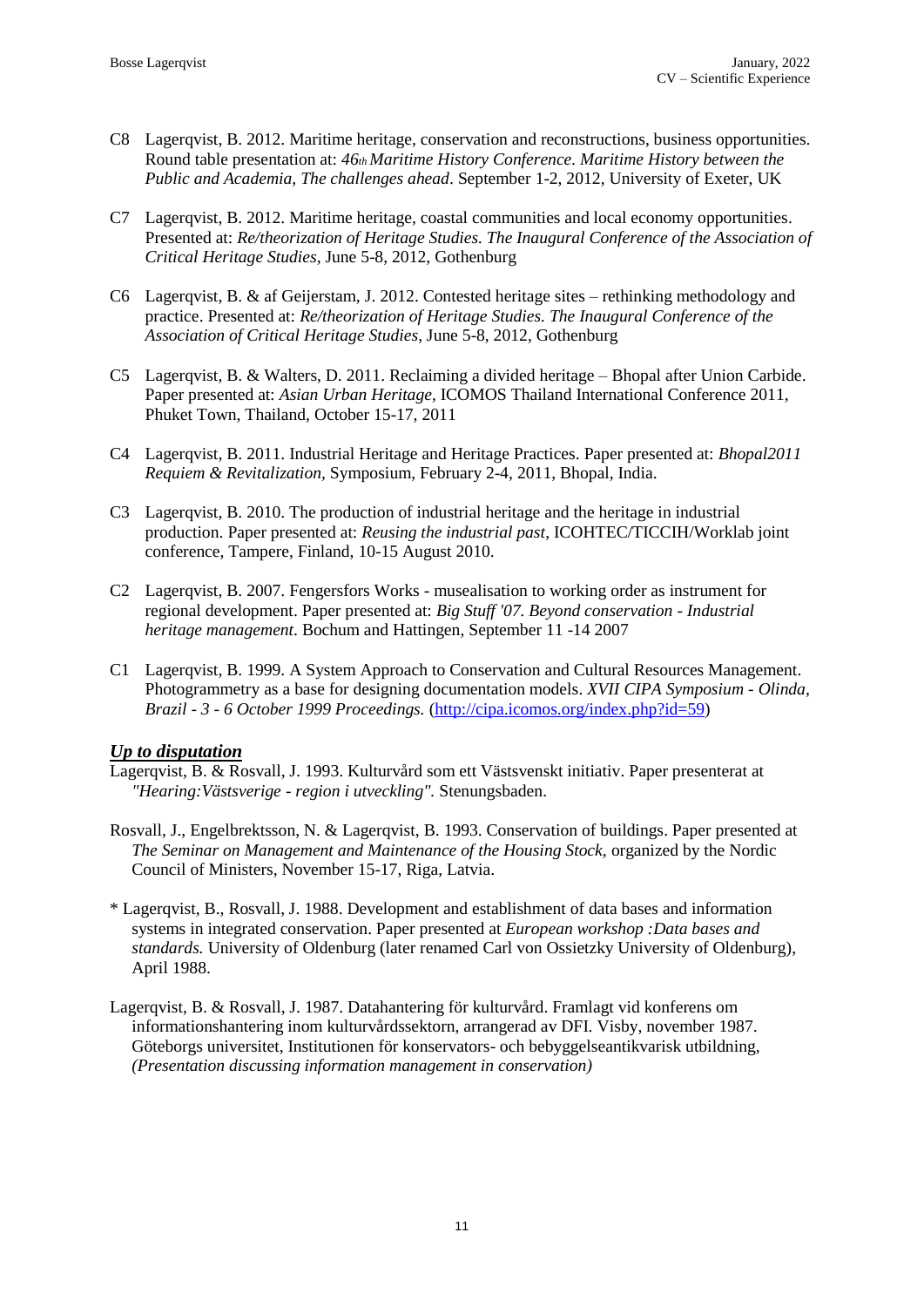### **D. Other publications, related to administrative functions**

### *After disputation*

- D4 Bosse Lagerqvist. 2011. Länsstyrelsernas erfarenheter av vårdinsatser och behov av hantverksutveckling. *Hantverkslaboratorium*. Mariestad: Hantverkslaboratoriet, pp 127-138. ISBN 978-91-979382-0-4 ("*County administrative boards and their experiences of conservation/restoration and the need to develop crafts knowledge"*) <https://gupea.ub.gu.se/handle/2077/38431>
- D3 Engelbrektsson, Nanne, Bosse Lagerqvist & Jan Rosvall. 2001. Utbildningsstrategi för kulturvården och kulturarvsvetenskaperna. *Kulturarvsvetenskap – utbildningar och sektorsbehov*. Stockholm: Riksantikvarieämbetet, pp 61-66. ISBN 91-7209-224-6 ("*Educational strategy for conservation hand heritage science"*) <https://www.diva-portal.org/smash/get/diva2:1292957/FULLTEXT01.pdf>
- D2 Engelbrektsson, Nanne, Bosse Lagerqvist, Jan Rosvall. 1998. *Överblick av Internationella utbildningsmöjligheter inom SUM:s verksamhetssektor*. Göteborg: Avdelningen för kulturvård, Göteborgs universitet. ISRN GU/KUV—98/19--SE. (*Overview of international education opportunities within the activities of SUM*)
- D1 Bosse Lagerqvist. 1997. *Elna Bengtssons Fond 1979-1997. Utdelade forskningsstipendier 1980- 1997*. Göteborg: Avdelningen för kulturvård, Göteborgs universitet. ISRN GU/KUV--97/20—SE (*Elna Bengtsson Fund 1979-1997. Funded research 1980-1997*)

### *Up to disputation*

Lagerqvist, Bosse, Lars-Eric Olsson, Jan Rosvall. 1994. Utbildning och forskning i kulturvård vid Institutionen för kulturvård, Göteborgs universitet. *Seminarium. Forskning och undervisning i byggnadsvård.* Stockholm den 18-19 augusti 1994. Sammanställt av V. Edman och E. Lillman, Avdelningen för konstruktionslära, Arkitektur och stadsbyggnad, KTH. Rapport 44. ISRN KTH/KLA/R--44—SE

ISSN 1101-9468. *("Education and research in conservation at Institute of Conservation, Göteborg University")*

### **E. Other publications, professional reports in heritage practice** *After disputation*

- E7 Juhlin, E, Spade, B., Lagerqvist, B. 2013. *Fengersfors Bruk i utveckling. Teknik- och industrihistoria. Produktion och kreativitet. Kunskap och utveckling*. Red. B. Lagerqvist. Göteborg: Institutionen för kulturvård, Göteborgs universitet. ISBN 978-91-981406-2-0 (*The Fengersfors Works in development*)
- E6 Lagerqvist, B. 2008. *Hantverkscentrum i Tibro – möjligheter i en regional kontext*. Forsviks Industriminnen, Uppdragsverksamheten 2008 (*Craft centre in Tibro – opportunities within a regional context*)
- E5 Lagerqvist, B. 2007. *Natur- och kulturmiljövården i Västarvet. Förnyelse och organisation. Public Service för en bärkraftig regional utveckling*. Region Västra Götaland, Västarvet. (*Heritage practice. Renewal and organisation: Public service for sustainable regional development*)
- E4 Lagerqvist, B., Bergman, L., Hansen, A., Hellman, H., Widmark, D., Åkerberg, M. 2006. *Agrar småindustri i Västra Götaland. Översikt och prioritering av landsbygdens småindustrier*. Forsviks Industriminnen Uppdragsverksamheten 2006:6 (*Agricultural small scale production sites in Västra Götaland. Overview and priorities*)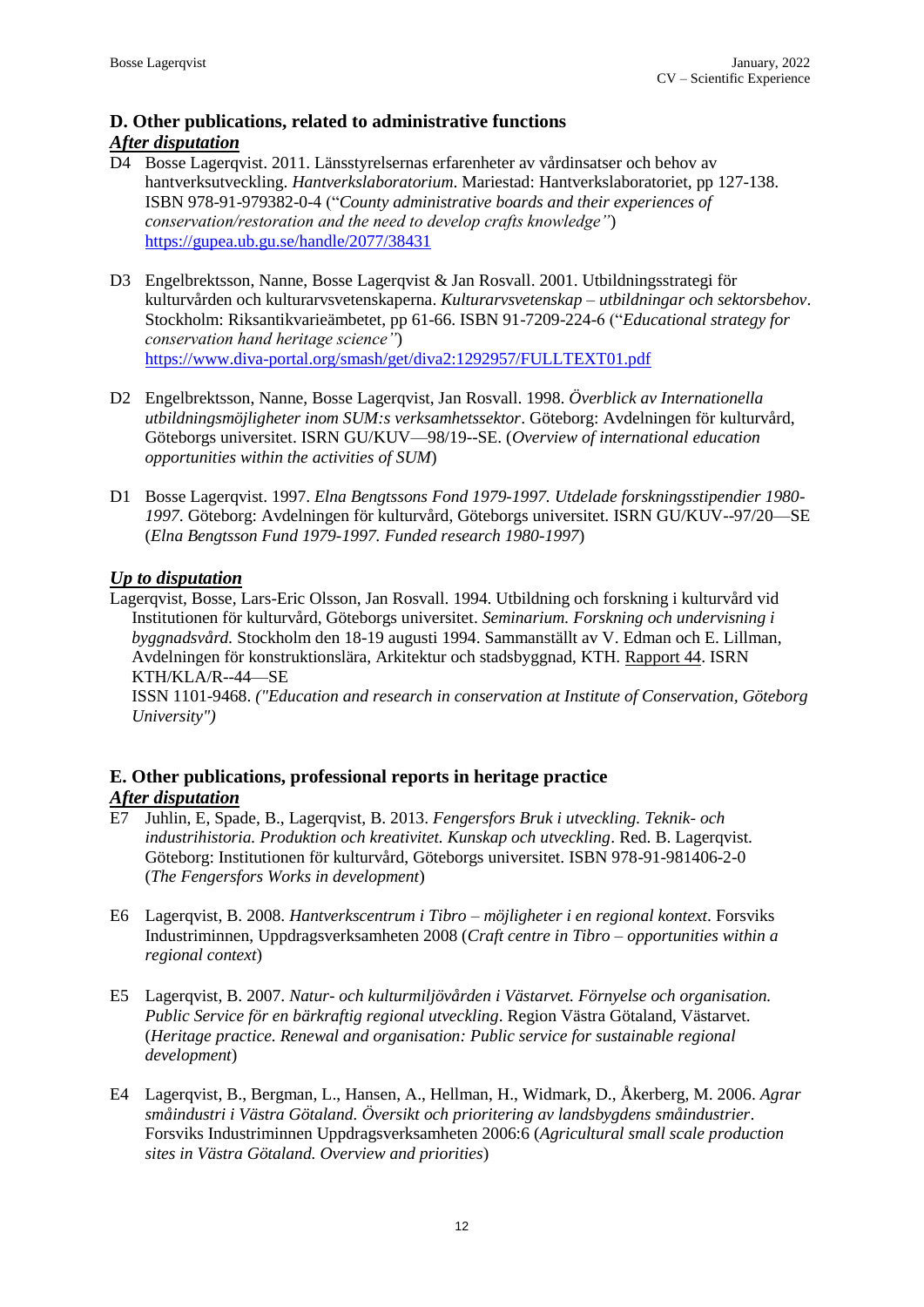- E3 *Fengersfors Bruk. Förundersökning inför restaurering*. 2006. Red.: Bosse Lagerqvist. Forsviks Industriminnen Uppdragsverksamheten 2006:4 (*Fengerfors Works. Preliminary investigation for restoration planning*)
- E2 Hellman, H. & Lagerqvist, B. 2005. *Horns tegelbruk. Skötselplan*. Forsviks Industriminnen Uppdragsverksamheten 2005:6 (*The Horn Brick Works. Preservation Management Plan*)
- E1 *Fengersfors Bruk. Rapport från ett utredningsuppdrag*. 2004. Red. Bosse Lagerqvist. Forsviks Industriminnen Uppdragsverksamheten 2004 (*Fengersfors Works. Report from an investigation assignment*)

### *Up to disputation*

Lagerqvist, B. 1985. *Nääs — kulturhistorisk undersökning*. Samrådsupplaga 1985-09-20. Institutionen för konservators- och bebyggelseantikvarisk utbildning, Göteborgs universitet. Stiftelsen Älvsborgs läns museum, 72 pp, ill. *(Report: Culture historical examination of the Nääs area. Jointly with the regional museum of the Älvsborg county.)*

Photographic documentation available on:

[https://digitaltmuseum.se/011015358428/kulturhistorisk-undersokning-om-byggnader-kring-naas](https://digitaltmuseum.se/011015358428/kulturhistorisk-undersokning-om-byggnader-kring-naas-slott/media?slide=24)[slott/media?slide=24](https://digitaltmuseum.se/011015358428/kulturhistorisk-undersokning-om-byggnader-kring-naas-slott/media?slide=24)

Campbell, L., Lagerqvist, B. 1983. *Beskrivning av 38§-områden*. Diskussionsunderlag. Karlshamnns kommun, Planeringskontoret *(Report describing areas of built environments with significant values in the municipality of Karlshamn, Sweden.)*

### **Summary of Publications**

The publications could be grouped under the following headings (For some articles, a plural grouping is necessary)

*Development of research and education programs and structures* A9, D1, D2, D3, D4, B4, C11, C16, E6 *Documentation and interpretation of heritage* A2, B1, C1 *The heritage of the industrialised society* A10, A3; B3, B7, C2, C3, C4, C5, C6, C9, C12, C14, C22, E1, E2, E3, E4 *Maritime heritage* A10, A3, A4, B5, B8, B9, C8, C10, C22 *Cultural landscapes* A10, A6, A7, A8, B6, C15, C17, C20, C21, C22, C24, C25, C26, E4 *Heritage practices, and the role of heritage in society* D2, D3, D4, A1, A4, A5, A6, A9, B1, B3, B4, B6, B7, B8, C2, C6, C11, C13, C14, C15, C17, C18, C19, C20,C21, C22, C23, C24, C25, C26, E4, E5, E6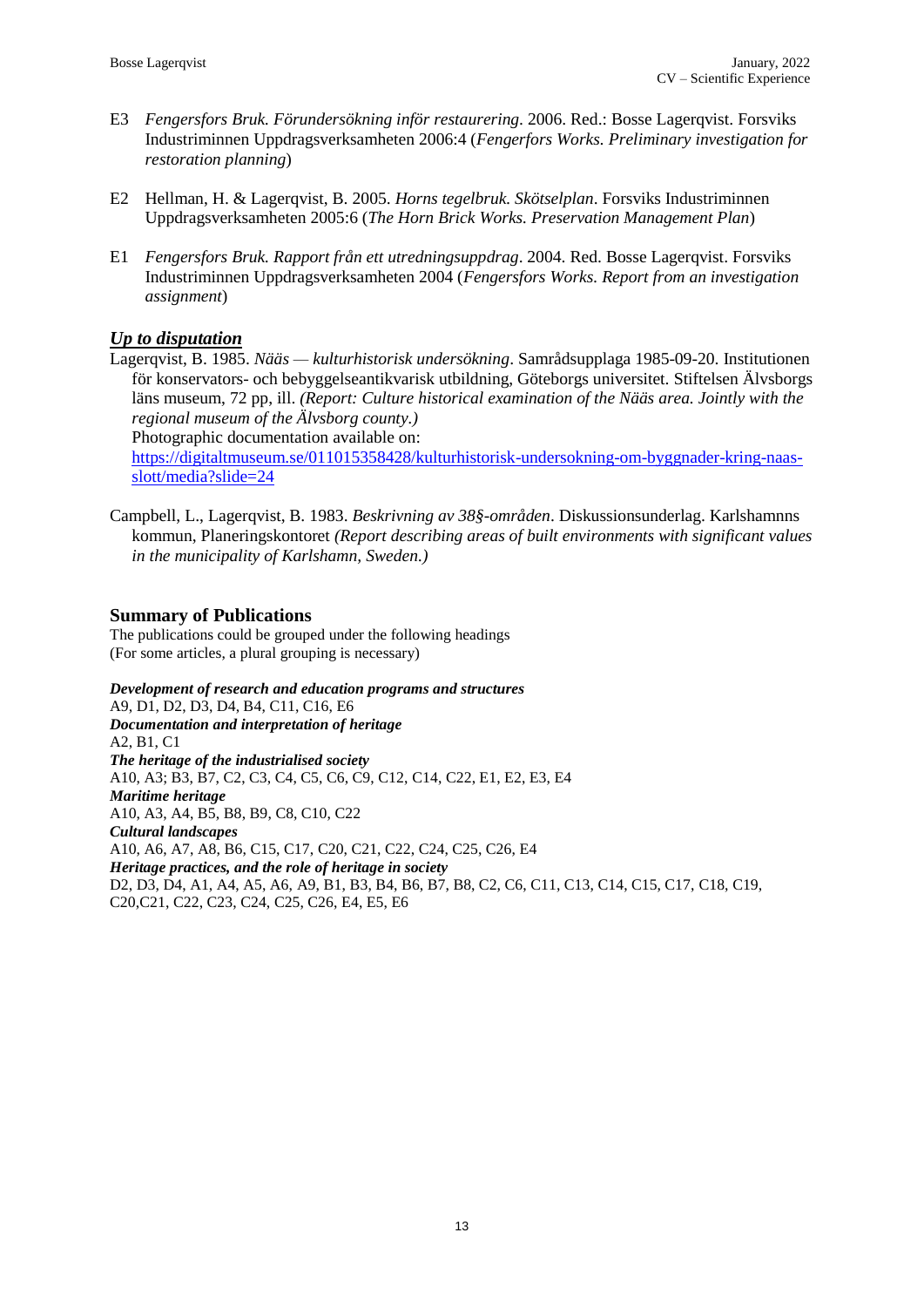# **RESEARCH FUNDINGS**

- Research leader. Landsbygdsanknuten småindustri i ett bygdeutvecklingsperspektiv [*Countryside based small scale industries in a local development perspective*]. Cooperative project between the regional heritage organization in Region Västra Götaland and University of Gothenburg. Funded by the Swedish Board of Agriculture, 2004-06. (*Main applicant*)
- Research assistant. EUROCARE CENTER Göteborg; the Secretariat centre for co-ordination of R&D in the conservation field within the framework of EUROCARE project of the EUREKA programme (EU 140). Funded by Nutek and Bygforskningsrådet. UGOT-C, 1988 - 92. (*Main applicant Jan Rosvall*)
- Research assistant. Datahantering för kulturvård. [*Data management in conservation*]. Funded by DFI (The national delegation for information management), UGOT-C, 1986-88. (*Main applicant Jan Rosvall*)
- Research assistant. Fotogrammetri i bebyggelsehistoriska tillämpningar. [*Photogrammetric applications in the history of built environments*]. Funded by HSFR (The research council for the humanities and social sciences), UGOT-C, 1983-86. (*Main applicant Jan Rosvall*)

# **PARTICIPATION IN CONFERENCES, SCIENTIFIC MEETINGS**

### **Conferences**

- Chair of the Local Organisation Committee for AESOP Annual Congress, July 10-14 2018 in Gothenburg, Sweden, "Making Space for Hope", [http://www.aesop2018.se](http://www.aesop2018.se/)
- Member of organising group for international seminar preparing the establishment of a landscape observatory in Västra Götaland, Mariestad, 2018-04-19
- Member of Scientific Committee for "The Second biannual Conference of the Association of Critical Heritage Studies". Australian National University, Canberra, 2-4 December, 2014.
- Member of Organisation committee for "Unravelling the logics of landscape. The 26th session of the Permanent European Conference for the Study of the Rural Landscape", 8–12 September, 2014, Gothenburg and Mariestad, Sweden
- Member of Organisation committee for "Industrial heritage, sustainable development, and the City Museum. ICOM-CAMOC conference", 6-8 August 2014, Gothenburg, Sweden
- Key note: "The Reuse of Former Industrial Environments. Some Observations from a Conservation Viewpoint". presented at *Past Stories and Future Memories* organized by Cultural Heritage without Borders. October 28-30, 2013. Prizren, Kosovo
- Moderator "Management and leadership". At: *Regional Heritage Seminar. Cultural Heritage Management: Inspirational management and approaches*. Cultural Heritage without Borders, 13- 16 September, 2012, Gjirokastra, Albania
- Member of Organisation committee for "The Re/theorisation of Heritage Studies". Association of Critical Heritage Studies, Inaugural Conference, University of Gothenburg, Sweden, 5-8 June, 2012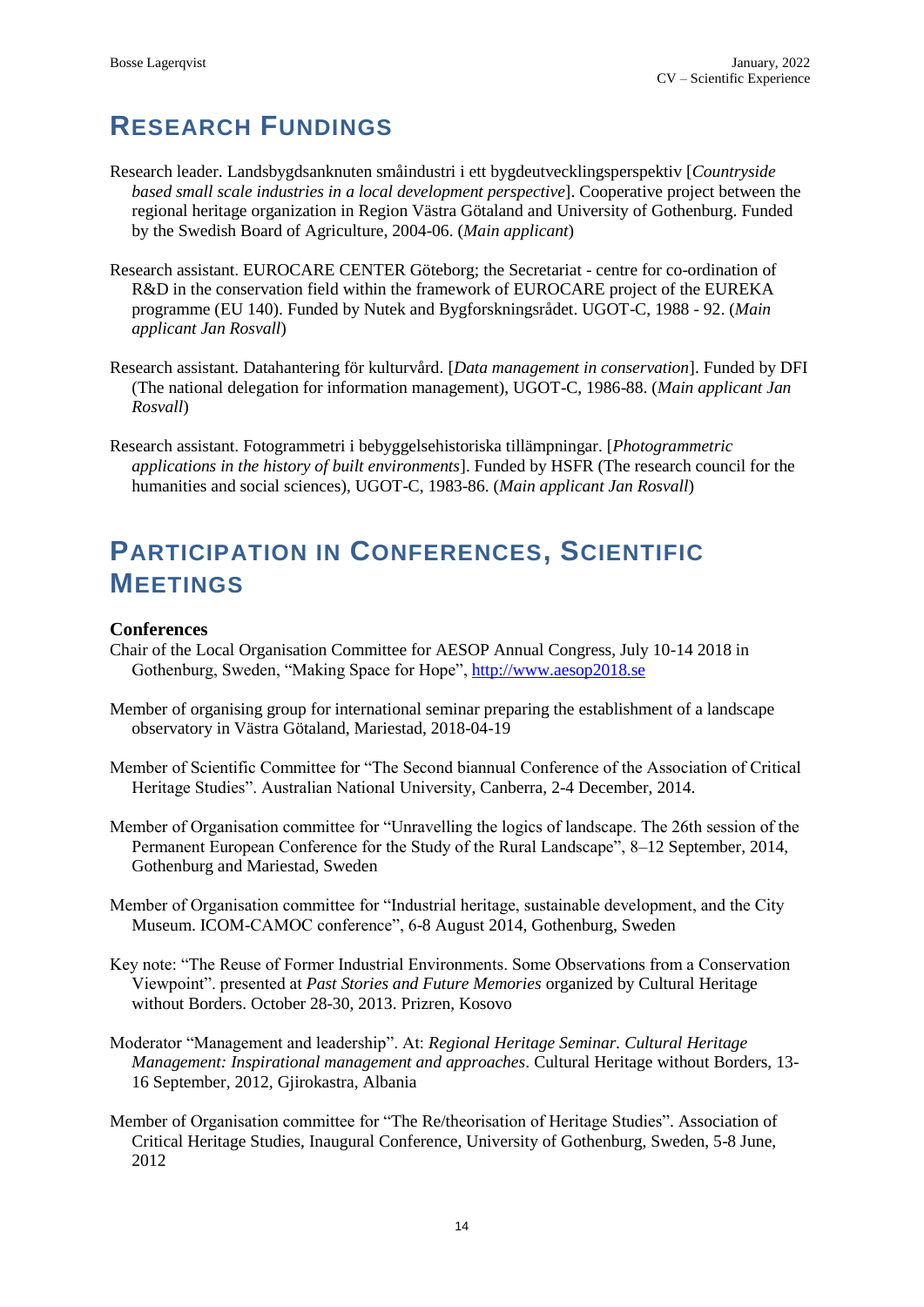- Key note: "The landscape of industrial heritage and issues on heritage valuation", presented at: *International Conference Environment – Landscape – European Identity*, Bucharest, Romania, 4-6 November, 2011.
- Secretary in Organisation committee for CIPA International Symposium 1997. Göteborg, September 30 to October 3 1997.
- Secretary in Organisation committee for "2nd EUROCARE Market Place Conference". Göteborg, 14- 16 December 1992.
- Within the Eurocare project 1988-92: the project was an umbrella for launching a number of research projects based on cooperation between industry and the academia, for the benefit of the heritage field, and implied a number of scientific meetings on high level in Brussels, Paris, Berlin, London, Oldenburg, Rome, Milano, Venice, Vienna, Oslo, Stockholm. My function was secretary/assistant to the project leader Jan Rosvall.

# **GUEST RESEARCHER** (Sabbatical)

### 2018:

Invited guest researcher to Tirana, Albania, by:

Prof. Lorenc Bejko, Head of *Department of archaeology and heritage studies, University of Tirana* and Lejla Hadzic, Architect and Director of *Cultural Heritage without Borders Albania*.

## **EDITORIAL FUNCTIONS**

### **Scientific Journals**

Member of the Editorial board, *Ecocyles* , Journal for the European Ecocycles Society. eISSN 2416-2140

### **Editor of publications**

- Lagerqvist, B. (ed.) (2013) Fengersfors Bruk i utveckling. Teknik- och industrihistoria. Produktion och kreativitet. Kunskap och utveckling. Institutionen för kulturvård, Göteborgs universitet. ISBN 978-91-981406-2-0
- Boberg, A. & Lagerqvist, B., editors (1997) *International Archives of Photogrammetry and Remote Sensing. Volume XXXII Part 5C1B*. "CIPA International Symposium 1997. Photogrammetry in Architecture, Archaeology and Urban Conservation". ISSN 0256-1840

Lagerqvist, B. (ed.) (1992) *2nd EUROCARE Market Place Conference. Report*. ISRN GU/KUV-- 93/23--SE. ISSN 1101-3303

# **PEER REVIEWER SCIENTIFIC JOURNALS**

Ecocycles (European Ecocycles Society) ISSN: 2416-2140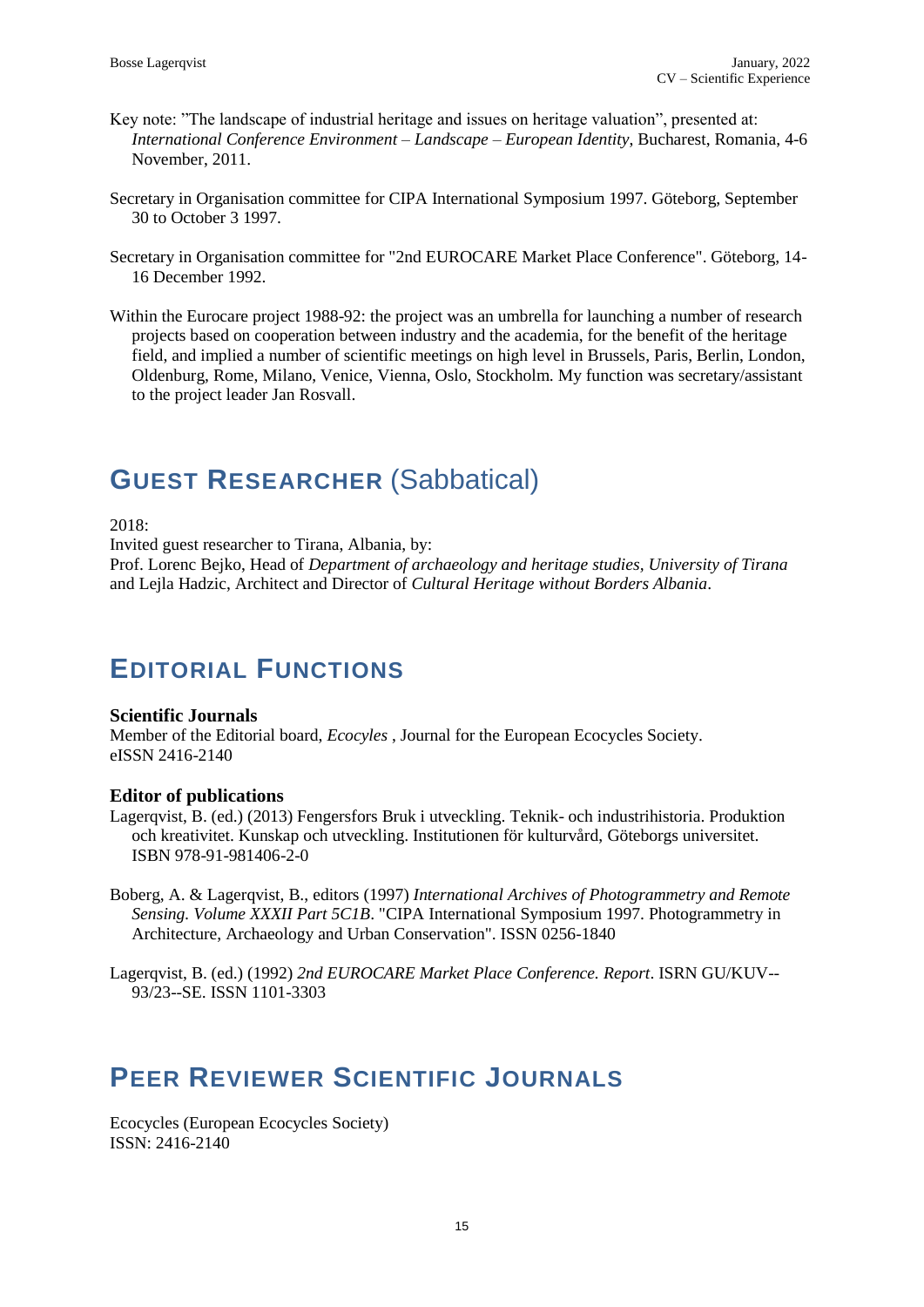International Journal of Heritage Studies (Taylor & Francis) Print ISSN: 1352-7258, Online ISSN: 1470-3610

Journal of Maps (Taylor & Francis) Online ISSN: 1744-5647

Journal of Cultural Heritage (Elsevier) ISSN: 1296-2074

Scandinavian Journal of Hospitality and Tourism (Taylor & Francis) Print ISSN: 1502-2250, Online ISSN: 1502-2269

# **NETWORKS**

Committee member in European Ecocycles Society.<https://www.ecocycles.net/>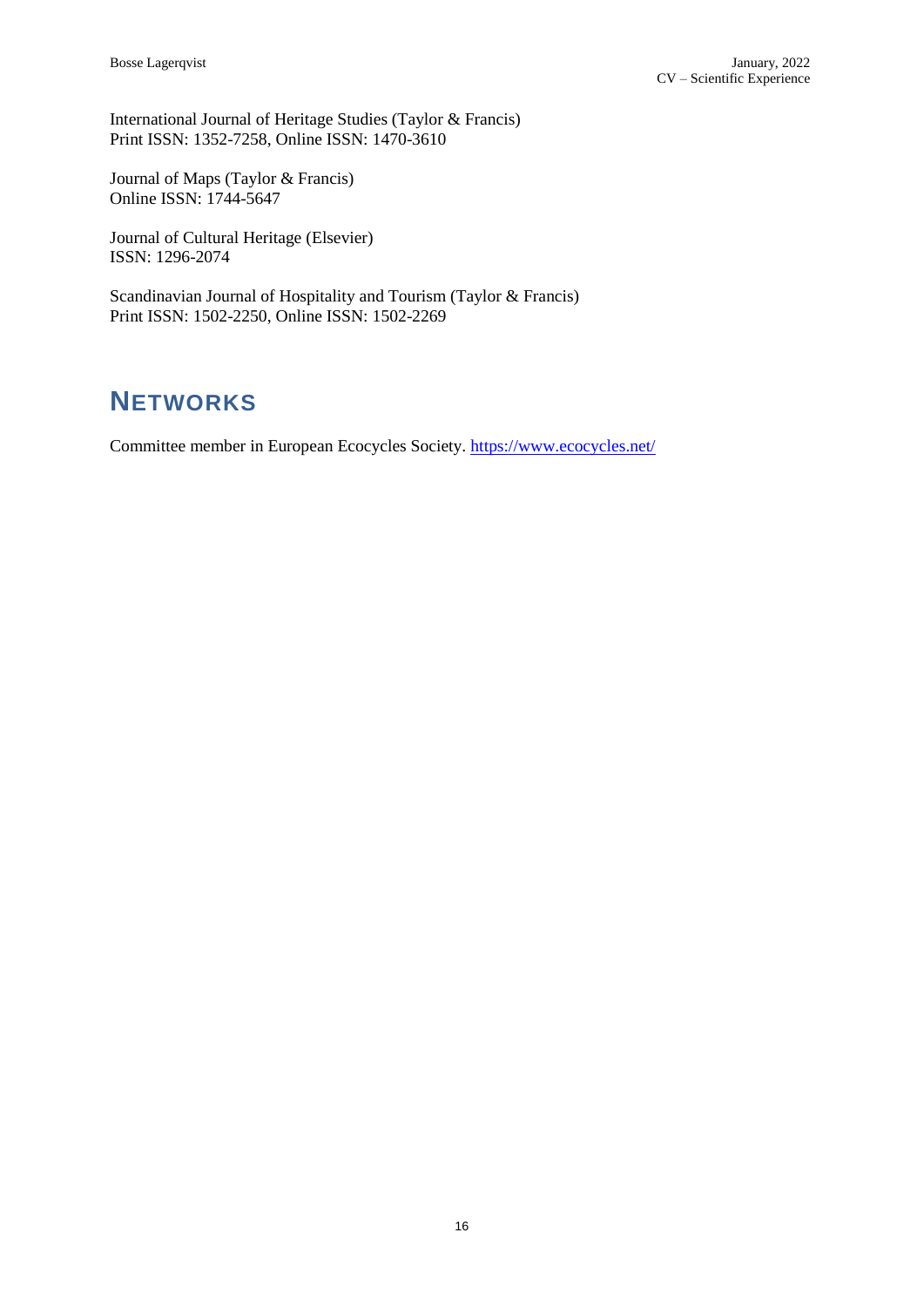# CV – PEDAGOGICAL EXPERIENCE

# **FORMAL PEDAGOGICAL QUALIFICATIONS**

Training course in pedagogics for higher education, University of Gothenburg, 1986 – 1987

Skills development course I, UGOT-C. Postgraduate supervision (course leader Jitka Lindén), 2014.

Skills development course II, UGOT-C. Postgraduate supervision (course leader Jitka Lindén), 2016.

HPE101, Teaching and learning in higher education, Basic course. Completed 2017

HPE 102, Teaching and learning in higher education, Subject Field Pedagogy. Completed through credited merits, 2016

HPE103, Teaching and learning in higher education, Applied Analysis. Completed through credited merits, 2016.

HPE201, Supervision in Postgraduate Programmes. Completed 2018.

### **PEDAGOGICAL PROJECTS**

October 2021 and onwards, Lead Scientific Coordinator for ICOMOS in the CHARTER Alliance project [\(https://charter-alliance.eu/\)](https://charter-alliance.eu/) – an Erasmus+ Strategic partnership 2021-24

2020 and onwards, Governmental funds to organise cooperation on master's level with Woldia University, Ethiopia, and their Institute for Advanced Heritage Studies, linked to the world heritage site of the Rock Hewn Churches in Lallibela (*put on hold due to COVID-19 and civil unrest*)

October 2017 – August 2020, co-leader of Erasmus+ Strategic partnership (ref. 2017-1-SE01-KA203- 034570), "Sustainable Management of Cultural Landscapes" [http://ec.europa.eu/programmes/erasmus](http://ec.europa.eu/programmes/erasmus-plus/projects/eplus-project-details/#project/db74786c-d5d7-4410-8fdb-8871bddf0449)[plus/projects/eplus-project-details/#project/db74786c-d5d7-4410-8fdb-8871bddf0449](http://ec.europa.eu/programmes/erasmus-plus/projects/eplus-project-details/#project/db74786c-d5d7-4410-8fdb-8871bddf0449) 

January 2016 and onwards, external adviser/reviewer in formulation and establishment of VET (Vocational Education and Training) in building crafts on post-secondary level, Albania. Comissioned by Cultural Heritage without Borders, Albania.

Development of didactic material: Fotogrammetri för kulturvårdare, 1995. (*Photogrammetry for conservators*) [Manuscript]

## **TEACHING EXPERIENCE**

### **University teaching** *Courses at UGOT-C* Bachelor's level, Integrated Conservation of Built Environments Techniques for recording buildings, 1985-2003 Heritage documentation, 1987-2010 History of built environments, vernacular buildings, 1986-2010 History of built environments, urban development till the 1800s, 1997-2012 Industrial history and industrial heritage, 1998-2012 Heritage input in urban and land-use planning, 2000- Theory and methodology for bachelor's thesis, 1997-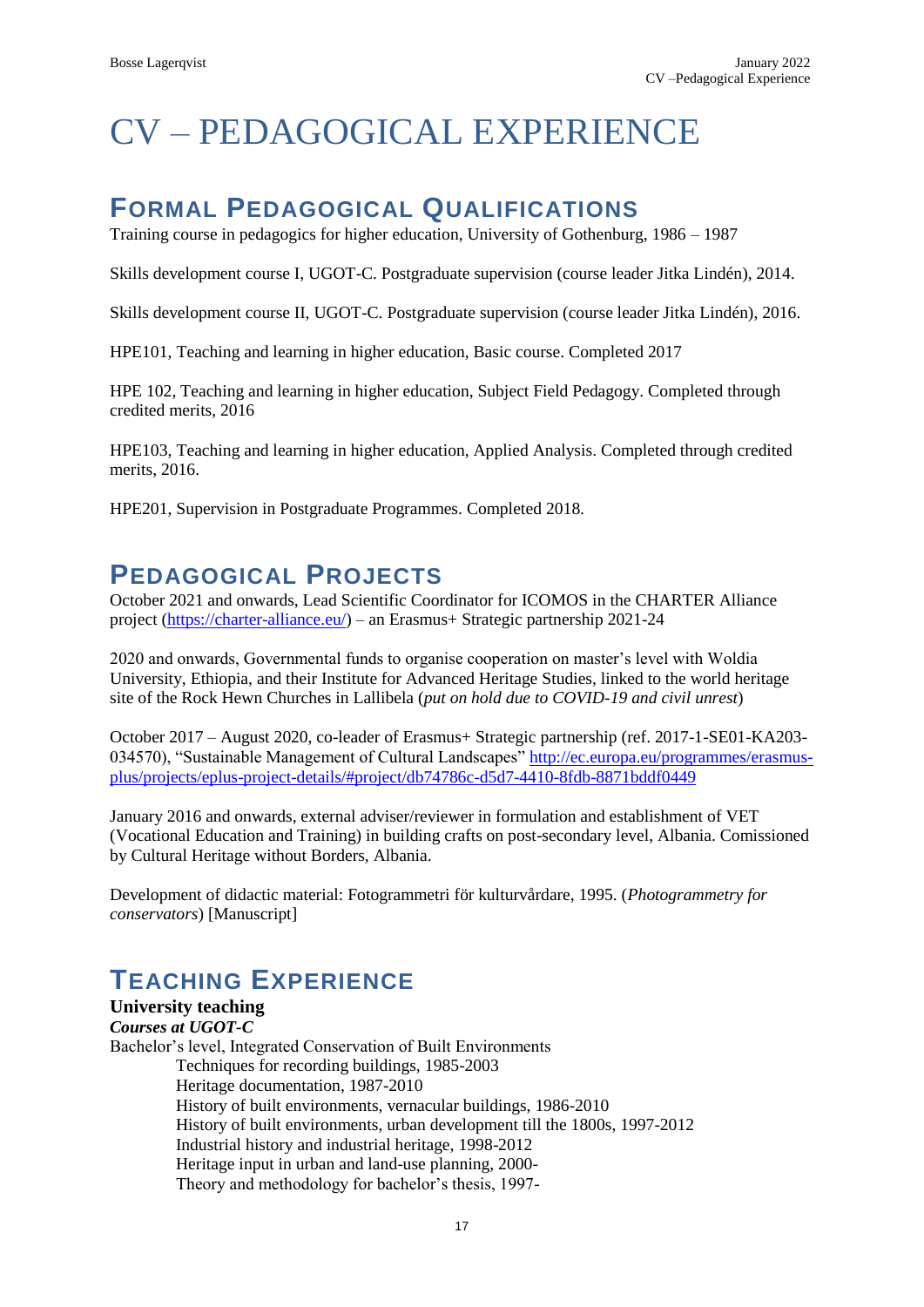Bachelor's level, joint courses between Integrated Conservation of Built Environments, Conservation of Objects, and (from 2011) Leadership in Handicraft The heritage practice field, 2006-2017

Introduction to the conservation area, 2010-2017

Bachelor's level, courses outside the programs Vessels, boats and ships – the maritime history, 2004- Preservation of the heritage afloat, 2004-

### Master's level

Law and economy in building preservation, 1999-2005 Ecological perspectives on the construction rea, 1999-2005 Heritage perspectives on the 20<sup>th</sup> century industrial plants, 1998-2010 Industrial heritage, use and re-use, 2014- Maritime heritage, 2014-

*Courses at UGOT but outside the Conservation department* International master in museum studies, Museion, 2006-09

### **Teaching outside the university**

Architecture, Chalmers Technical University, master's level, 2016-

Lecturer, *Balkan Cultural Aid Response for Emergencies* (B+CARE), regional project Cultural Heritage without Borders, November, 2016

Erasmus teacher exchange, Faculty of cultural sciences, education and regional development, University of Pecs, Hungary, October 7-14 2016

Lecturer, Regional Restoration Camp (RRC), Cultural Heritage without Borders: th RRC, Gjirokastra, Albania, May 2011; th RRC, Rogljevo, Serbia. June 2013; th RRC, Rogljevo, Serbia. May 2016; th RRC, Rogljevo, Serbia, September 2017 th RRC, Gjirokastra – Përmet, Albania, September 2018

Lecturer and workshop leader at *Bhopal2011 Requiem & Revitalization,* Workshop January – February, 2011, Bhopal, India.

Lecturer, Baltic countries 1993-95, cooperation (UGOT-C and universities in Tallinn, Riga, Villinius and Helsinki) in education on master's and PhD levels, subject taught: Documentation strategies for the heritage area

## **SUPERVISION**

Main supervisor for PhD-student Sören Holmström (UGOT-C), final seminar held in August 2018. *Preliminary dissertation*: Det förflutna som historia och levande innebörd. Antikvariska planeringsunderlag som operativt stöd i varsamhetsprocessen [*The past as history and living meaning. Professional heritage planning material as support in preservation processes*] Planned disputation during academic year 21/22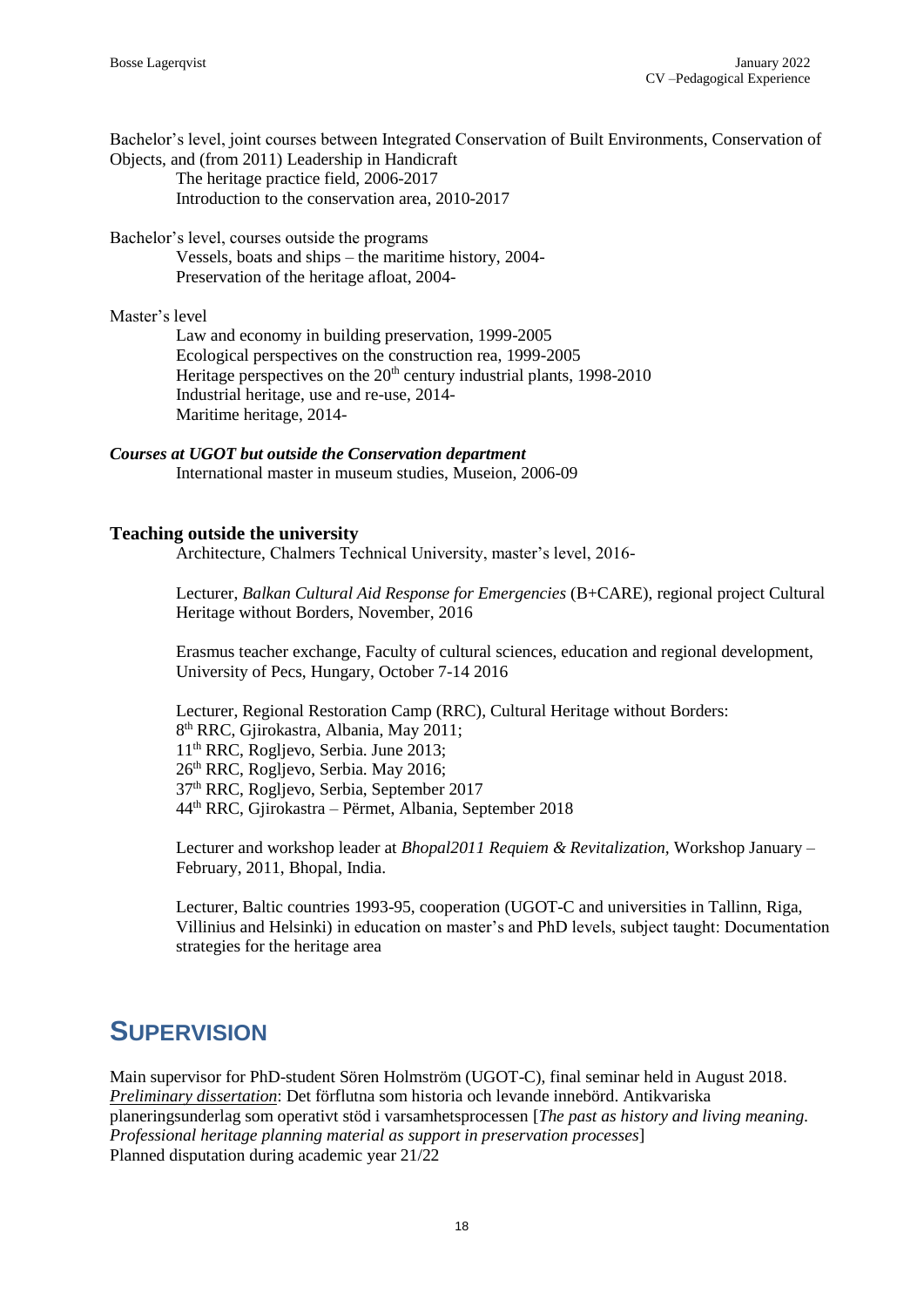Main supervisor for PhD-student Tomas Olsson (UGOT-C) *Preliminary dissertation*: Kulturarvet i kulturpolitiken – en marginell företeelse? [*Cultural heritage in cultural politics – a mariginal phenomenon?*]

Co-supervisor for PhD-student Petra Eriksson, Dept of Art history, Uppsala University *Preliminary dissertation*: Energy conversion and the values of the built heritage Defended at disputation on June 16.

Co-supervisor for PhD-student Erik Småland, Norwegian National Heritage Board, Oslo, Norway *Dissertation*: Det frivillige fartøyvernet i Noreg - Historisk bakgrunn, omfang og motivasjon [*Voluntary Ship Preservation in Norway: — Historical Background, Scope and Motivation Introduction*].

Defended at disputation on 11 September 2020

Mentor for PhD-student Karin Hermerén, UGOT-C. Dissertation "Konsten att förvalta. Bevarandets utmaningar och möjligheter - värderingar och beslutsprocesser i 1900-talets Sverige rörande offentlig byggnadsanknuten *konst*" (*The art of managing. The challenges and opportunities of conservation valuations and decision-making processes in 20th century Sweden concerning public building-related art*).

Defended at disputation on 22 January 2021

Supervising of bachelor's theses, Integrated Conservation of Built Environments, UGOT-C, 1990-

Supervising of master's theses, Master's program in Conservation, UGOT-C, 2008-

Supervising of master's theses, International Master in Museum Studies, University of Gothenburg, 2006-09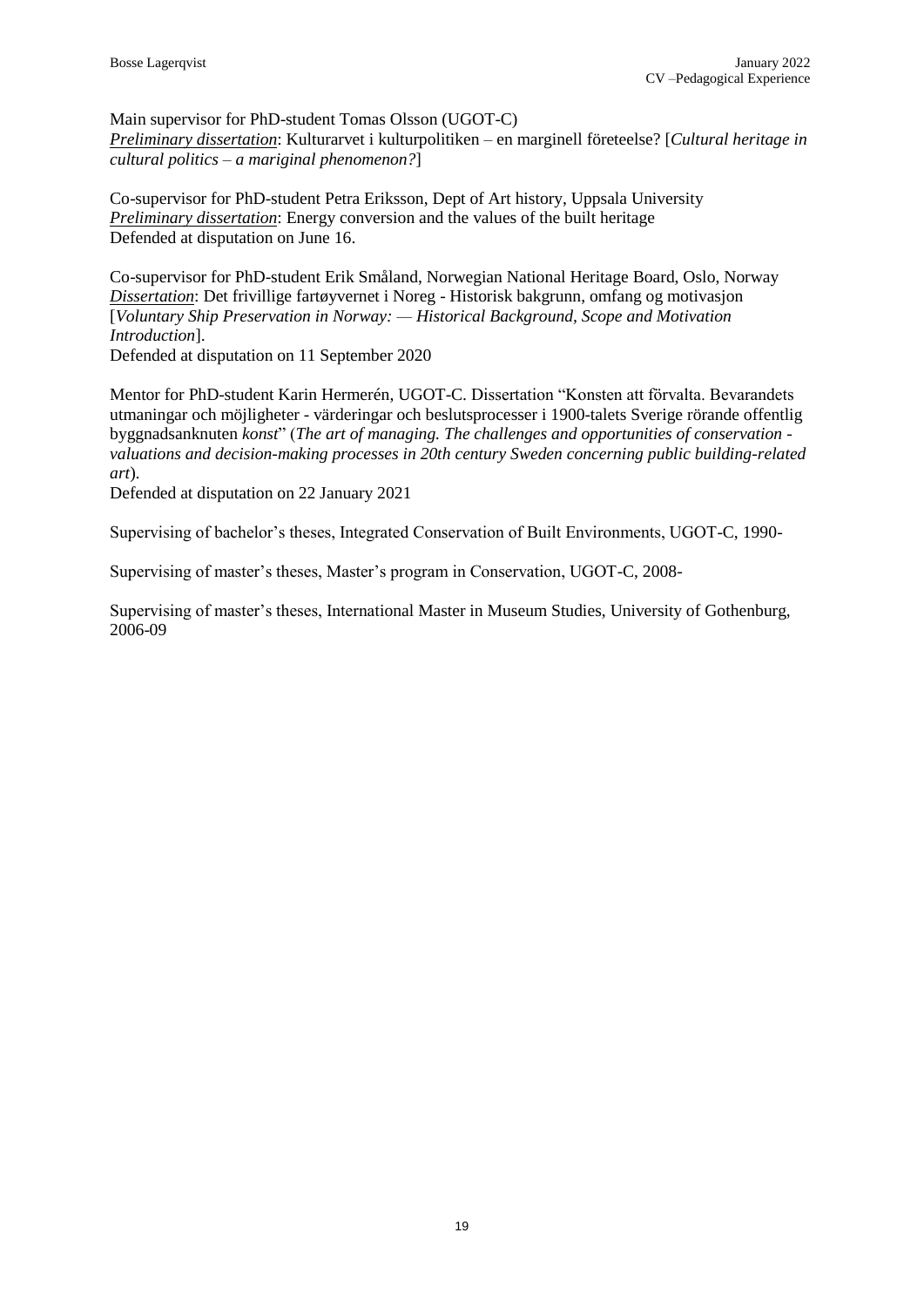# CV – POPULAR SCIENCE

## **POPULAR PUBLICATIONS**

Némethy, S, L BornmalmB Lagerqvist, , Z Huscár, Havasi, B. (2020) "Insjöfart och varvsindustri på Balatonsjön i Ungern. Från slutet av ångbåtstrafikens första period år 1890 till dagens farkoster", in:*Länspumpen 2020:4*. ISSN 0281-4242 Pp46-53 (*Inland waterways in Hungary. From 1890 to present day*)

Némethy, S, L Bornmalm, Z Huscár, B Lagerqvist (2016) "Insjöfart och varvsindustri på Balatonsjön i Ungern. Från antikens farkoster till slutet av ångbåtstrafikens första period 1890", in:*Länspumpen 2016:3*. ISSN 0281-4242 Pp54-61 (*Inland waterways in Hungary. From Antiquity to 1890*)

Lagerqvist, B., Bornmalm, L. (2011) "Rekonstruktionsobjektet Eric Nordevall, del 2", in: *Länspumpen 2011:4*. ISSN 0281-4242 (*The reconstruction project on* t*he paddle steamer Eric Nordevall II*)

Lagerqvist, B, af Geijerstam, J., Tafvelin-Heldner, M. (2010) "TICCIHs konferens i Freiberg", in: *Svenska Industriminnesföreningens Nyhetsbrev Februari 2010* (*Presentation of the TICCIH conference in Freiberg, Germany*)

Lagerqvist, B. (2010) "Industrimiljöer och 'working order' – historia, upplevelse eller resurs för lokal utveckling?", in: Ku*lturpolitik under lupp. Forskare om kultur och kulturpolitik i Västra Götaland*. Uddevalla: Västra Götalandsregionens Kultursekretariat. (*Industrial heritage as a regional economic/societal resource*)

Lagerqvist, B., Bornmalm, L. (2009) "Hjulångaren Eric Nordevall II", in: *Länspumpen 2009:3*. ISSN 0281-4242 (*The paddle steamer Eric Nordevall II*)

Lagerqvist, B. (2008) "Industri- och maritimhistorisk verksamhet i Västarvet", in: *Västergötlands Fornminnesförenings Tidskrift 2007-2008*. ISSN 0347-4402. (*Work with industrial and maritime history within the heritage organisation of Region Västra Götaland, Sweden*)

Lagerqvist, B. (2004 "Industriminnesvård och kunskapsutveckling", in: *Västergötlands Fornminnesförenings Tidskrift 2003-2004.* ISSN 0347-4402 (*Conservation of industrial heritage and knowledge development*)

Lagerqvist, B. (1997) "Fotogrammetri", in: *Stiftelsen Västsvensk Konservatorsateljé Årsskrift 1996*. Årskrift nummer 8. ISSN 1102-125 (Pp. 24-26)

Lagerqvist, B. (1985) "Ortsbeskrivningar", in: *M-KAK Bilatlas Sverige*. Stockholm: Esselte, 120 pp, maps. ISBN 91-7058-232-7 *(The Swedish M-KAK road atlas, Appendix with place descriptions.)*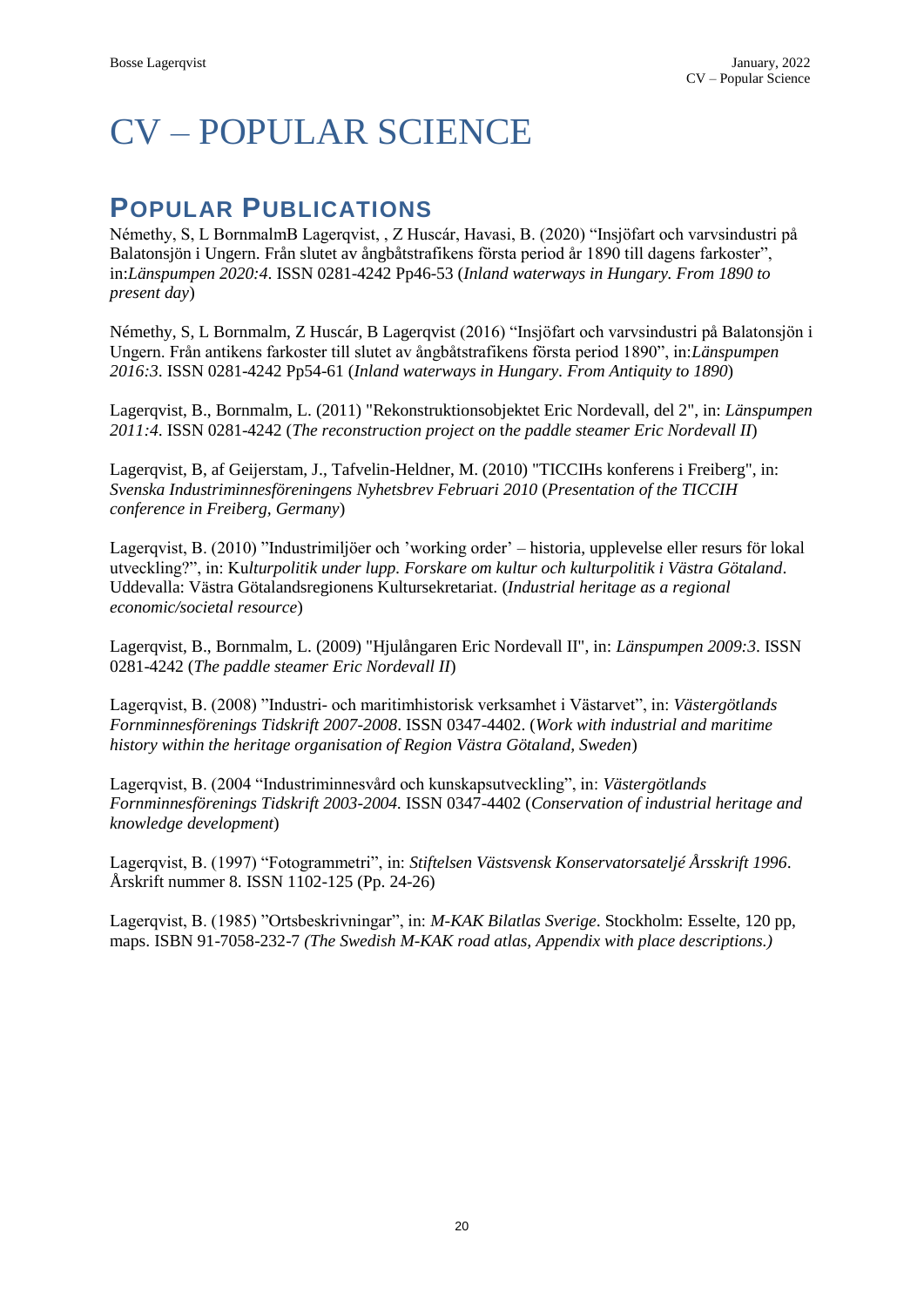# **RESEARCH INFORMATION**

### **Presentations**

| 2015 | "Elden är lös! Kulturhistoriska perspektiv på stadsbränder" [Fire! Historical perspectives<br>on city fires]. Presented at Attraktiva kommuner - verktyg för utveckling. En<br>seminariedag kring träbyggande. [Regional seminar on heritage and urban development]<br>Fyrbodals kommunalförbund. Trollhättan 10 November 2015.                                                                                                                                    |
|------|--------------------------------------------------------------------------------------------------------------------------------------------------------------------------------------------------------------------------------------------------------------------------------------------------------------------------------------------------------------------------------------------------------------------------------------------------------------------|
| 2015 | "Är byggnadsvården relevant? – Några tankar om vår roll i samhället då och nu" [Is<br>architectural preservation relevant? – Some reflections on our societal role yesterday<br>and today] Key-note presented at Byggnadsvårdens konvent 2015, Mariestad 30 Sep - 2<br>Oct. [Bi-annual convention for the preservation bransch]                                                                                                                                    |
| 2014 | "Kulturarv, kulturmiljövård, byggnadsvård, bevarande – förändring eller utveckling? En<br>kulturvårdande betraktelse" [Heritage, heritage practices, preservation - change or<br>development. A conservation viewpoint] Presented at Attraktiva kommuner - verktyg för<br>utveckling. En seminariedag kring betydelsen av god offentlig miljö. [Regional seminar<br>on heritage and urban development] Fyrbodals kommunalförbund. Trollhättan 11<br>November 2014. |
| 2014 | "Boatbuilding tradition - Intangible heritage, skills and knowledges". Presented at<br>Coastal and Marine Landscapes. Scandinavian Landscape Forum, 9-11 October 2014,<br>Marstrand                                                                                                                                                                                                                                                                                |
| 2014 | "Kulturarvet som resurs för utbildningarna vid Göteborgs universitet – idag och i<br>framtiden" [Heritage as a resource for education programs at University of Gothenburg].<br>Presented at Seminarium om kulturarvet Gunnebo som resurs för utbildning, forskning<br>och samverkan [Seminar on the Gunnebo castle as a resource for education, research and<br>cooperation]. Gunnebo, 1st April 2014                                                             |
| 2014 | "Kommunerna – regionen – universiteten: Hur fungerar de?" [Local communities, the<br>region, the universities. How does it work?]. Presented at Vårmöte. Västarvets regionala<br>verksamheter: Samordnade, samspelande och synliga [Spring meeting. The regional<br>activites of Västarvet]. Museum of Natural history, Göteborg, 6th March, 2014                                                                                                                  |
| 2012 | "Utbildning" [Education]. Presented at: Industrisamhällets kulturarv i praktik och<br>forskning – nulage och framtid [The heritage of the industrial society in practices and<br>research – the present and the future]. October 11-12, 2012, Norrköping, Arbetets<br>museum                                                                                                                                                                                       |
| 2012 | "Dokumentation, bildproduktion och kulturarv. Några kulturvårdande reflektioner"<br>[Documentation, picture production and heritage]. Presented at: Bilder för framtiden<br>[Images for the future], April 25-26, 2012, The Nordic Museum, Stockholm.                                                                                                                                                                                                              |
| 2011 | "Kulturarv som problem och möjlighet" (Heritage as a problem and an opportunity).<br>Introductory note presented at: Rätten till kulturarv, ABM-konferens, Göteborg, October<br>26-27, 2011 (The right to heritage)                                                                                                                                                                                                                                                |
| 2009 | Bevarande och utveckling av det flytande kulturarvet – forskningsbehov. (Preservation<br>and development of the heritage afloat – need for knowlede development) Presented at<br>Fartygsforum 2009, 17.18 October, Norrköping, Sweden. The National Maritime<br>Museum. (The Ships Forum - The National Maritime Museum meets civil society<br>organisations in maritime heritage)                                                                                 |